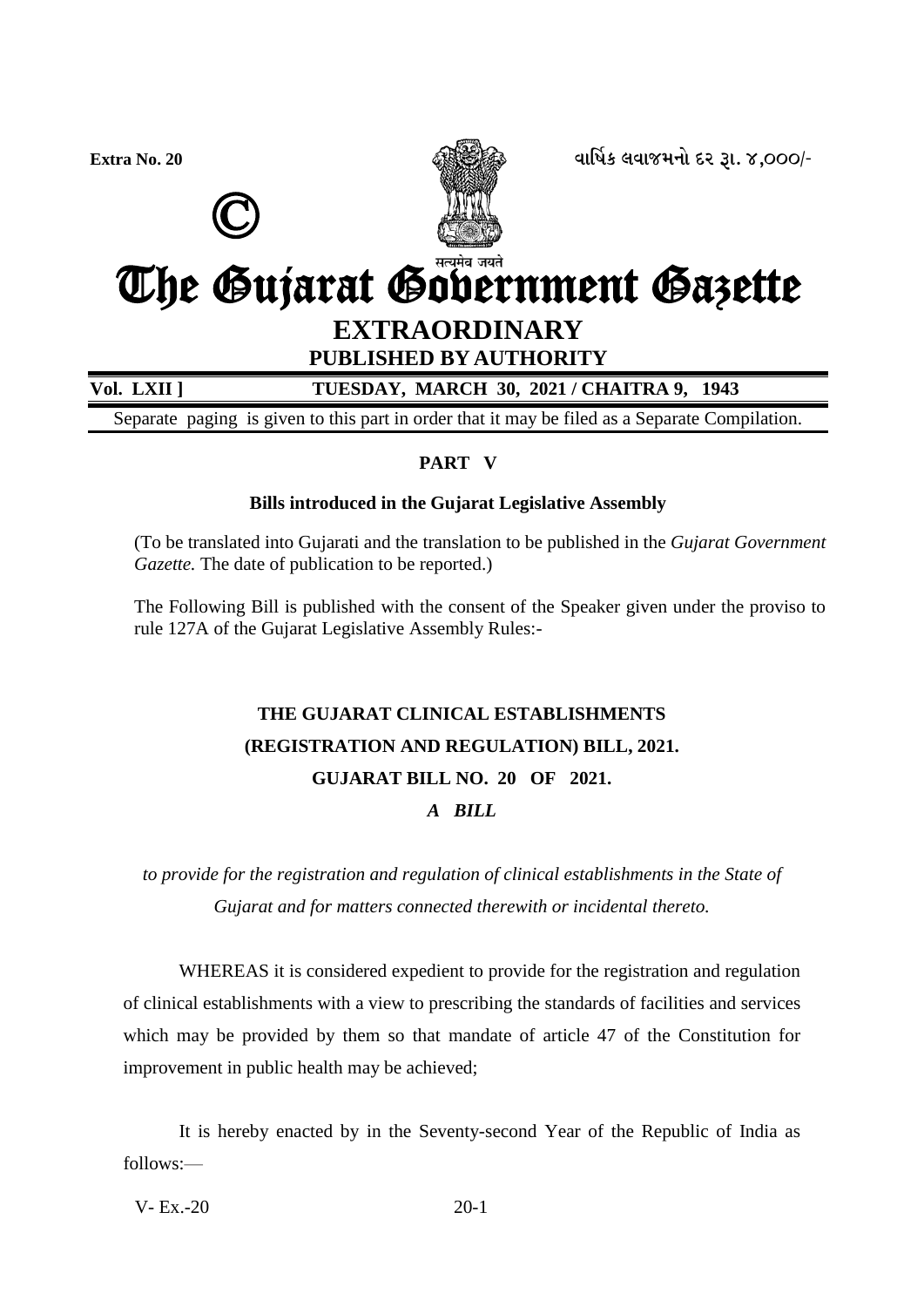### **CHAPTER I PRELIMINARY**

**Short title, extent and commencement.** **1.** (1) This Act may be called the Gujarat Clinical Establishments (Registration and Regulation) Act, 2021.

(2) It extends to the whole of the State of Gujarat.

(3) It shall come into force on such date as the State Government may, by notification in the *Official Gazette,* appoint:

Provided that different dates may be appointed for different categories of clinical establishments and for different recognised systems of medicine.

**2.** In this Act, unless the context otherwise requires,— **Definitions.**

> (*a*) "Authority" means the District Registering Authority constituted under section 5;

(*b*) "certificate" means a certificate of registration issued under this Act;

- (*c*) "clinical establishment" means—
	- (*i*) a hospital, maternity home, nursing home, dispensary, clinic, sanatorium or an institution by whatever name called that offers services, facilities requiring diagnosis, treatment or care for illness, injury, deformity, abnormality or pregnancy in any recognised system of medicine established and administered or maintained by any person or body of persons, whether incorporated or not; or
	- (*ii*) a place established as an independent entity or part of an establishment referred to in sub-clause (*i*), in connection with the diagnosis or treatment of diseases where pathological, bacteriological, genetic, radiological, chemical, biological investigations or other diagnostic or investigative services with the aid of laboratory or other medical equipment, are usually carried on, established and administered or maintained by any person or body of persons, whether incorporated or not,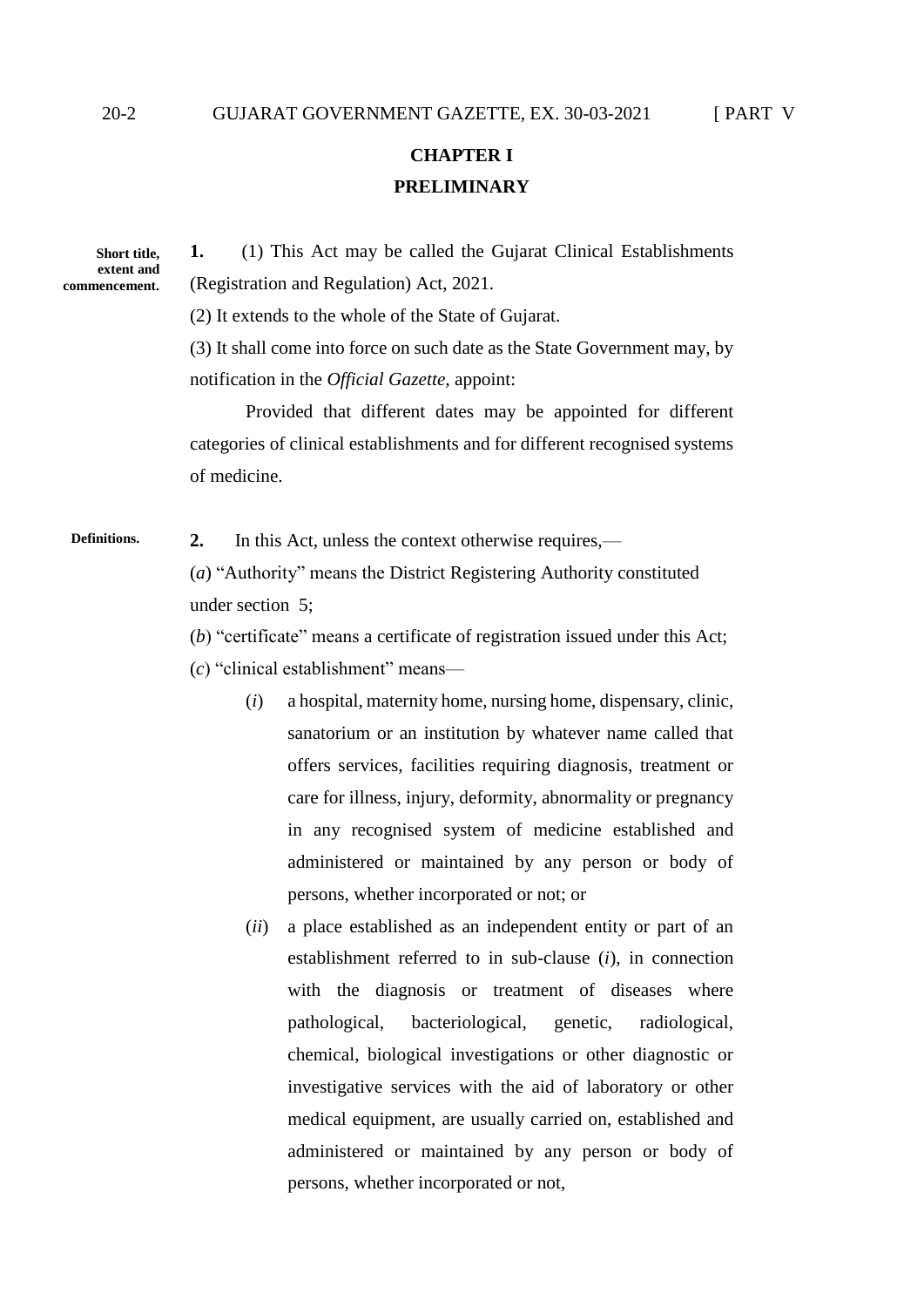and shall include a clinical establishment owned, controlled or managed  $by-$ 

- (*a*) the Government or a Department of the Government;
- (*b*) a trust, whether public or private;
- (*c*) a corporation (including a society) registered under a Central, Provincial or State Act, whether or not owned by the Government;
- (*d*) a local authority; and
- (*e*) a single doctor,

but does not include the clinical establishments owned, controlled or managed by the Armed Forces.

*Explanation.***—**For the purpose of this clause "Armed Forces" means the forces constituted under the Army Act, 1950 (46 of 1950) , the Air Force Act, 1950 (45 of 1950) and the Navy Act, 1957 (62 of 1957);

(*d*) "emergency medical condition" means a medical condition manifesting itself by acute symptoms of sufficient severity (including severe pain) of such a nature that the absence of immediate medical attention could reasonably be expected to result in—

- (*i*) placing the health of the individual or, with respect to a pregnant women, the health of the woman or her unborn child, in serious jeopardy; or
- (*ii*) serious impairment to bodily functions; or
- (*iii*) serious dysfunction of any organ or part of a body;

(e) "prescribed" means prescribed by rules made under this Act;

(f) "recognised system of medicine" means Allopathy, Yoga, Naturopathy, Ayurveda, Homoeopathy, Siddha and Unani System of medicines or any other system of medicine as may be recognised by the Central Government;

(g) "register" means the register maintained by the Authority, State Government and the Central Government under sections 32 and 33, respectively containing the number of clinical establishments registered;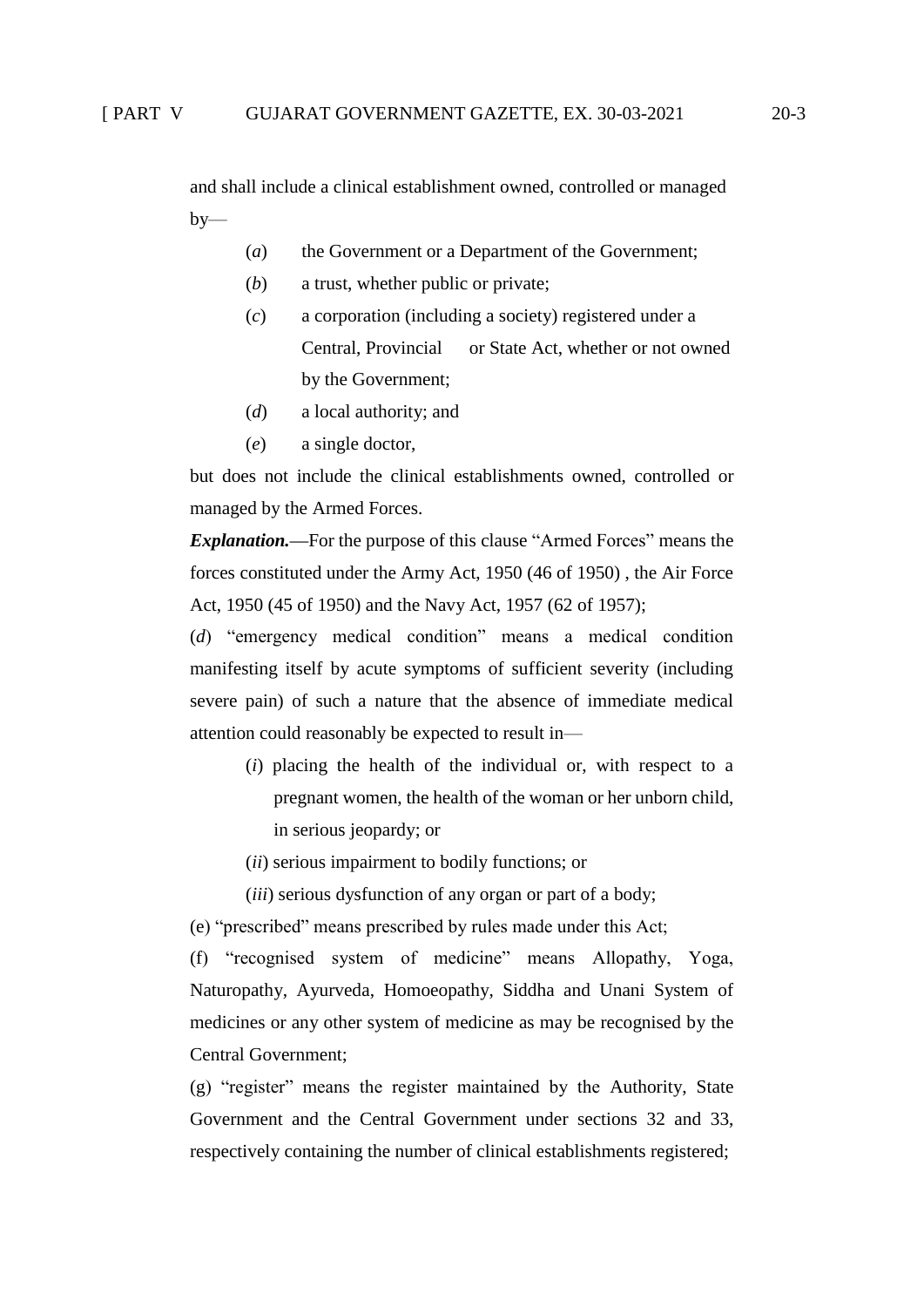(h) "registration" means to register under section 6 and the expression registration or registered shall be construed accordingly;

(i) "standards" means the conditions that the State Government may prescribe under section 23, for the registration of clinical establishments; and

(j) "to stabilize (with its grammatical variations and cognate expressions)" means, with respect to an emergency medical condition specified in clause (*d*), to provide such medical treatment of the condition as may be necessary to assure, within reasonable medical probability, that no material deterioration of the condition is likely to result from or occur during the transfer of the individual from a clinical establishment.

## **CHAPTER II REGISTRATION AND STANDARDS FOR CLINICAL ESTABLISHMENTS**

**State Council of Clinical Establishment.**

**3.** (1) The State Government shall, by notification in the *Official Gazette*, constitute a State Council for clinical establishments.

(*2*) The State Council shall consist of the following members, namely:—

- (*a*) Minister of Health and Family Welfare, *ex-officio*, who shall be the Chairperson;
	- (b) Additional Chief Secretary/Principal Secretary/Secretary, Health and Family Welfare Department—*ex-officio*, who shall be the Member-Secretary;
	- (c) Commissioner of Health Services and Medical Education—*ex-officio* Member;
	- (d) Additional Secretary/Joint Secretary/Deputy Secretary, Medical Services-*ex-officio*, Member;
	- (e) Additional Director, Medical Services-*ex-officio*, Member;
- (f) Directors/ Additional Directors of different streams of Indian Systems of Medicine—*ex-officio* Members;
- (g) one representative of the Gujarat Medical Council;
- (h) one representative of the Gujarat Nursing Council;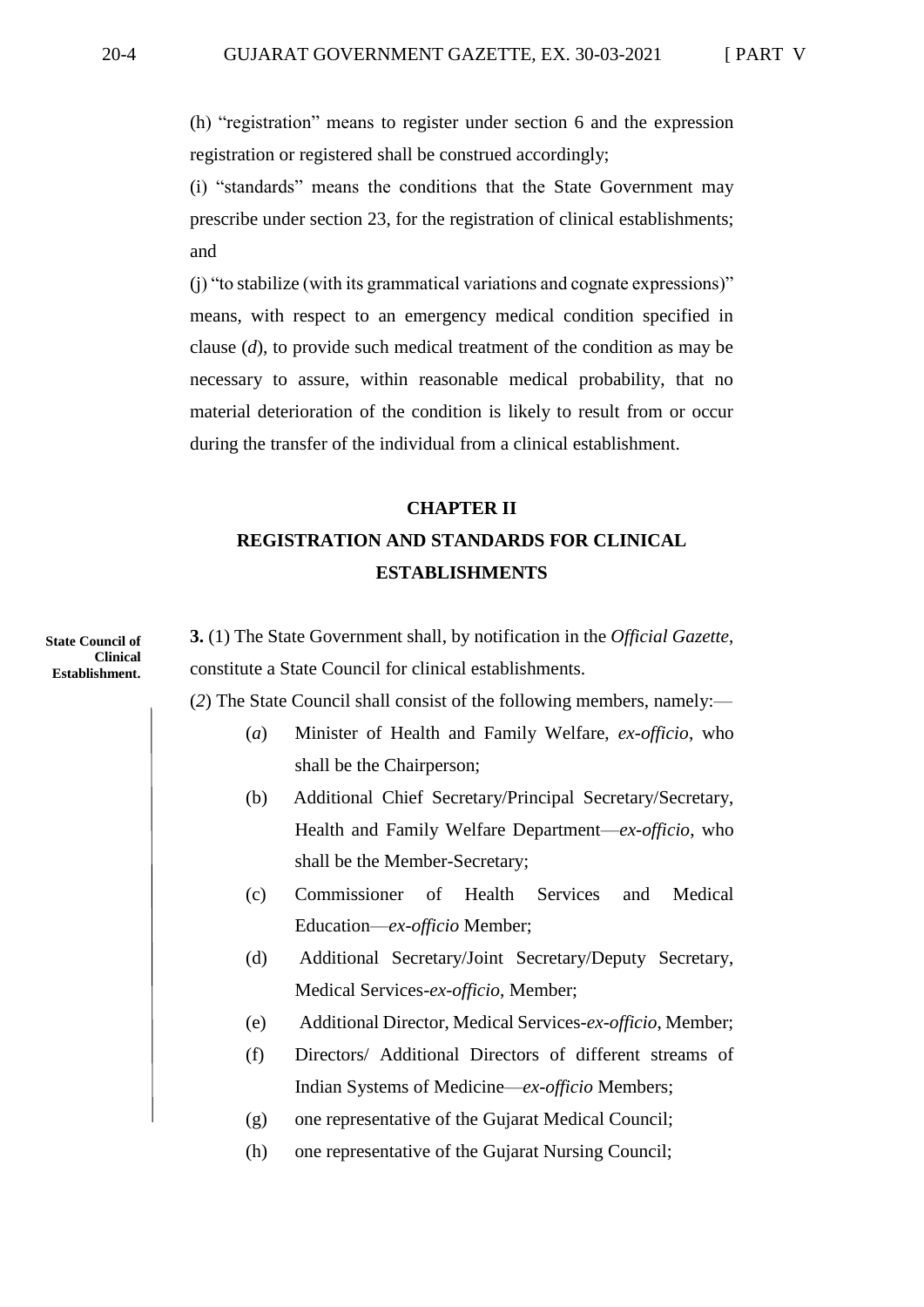### [ PART V GUJARAT GOVERNMENT GAZETTE, EX. 30-03-2021 20-5

- 
- (i) two representatives of the Council working in State medical field, nominated by the State Government;
- (j) four Members of Parliament/Members of Legislative Assembly-who shall be the Doctor by profession.

(3) The State Council shall perform the following functions, namely:—

- (*a*) to determine the standards of Clinical Establishments and to specify the rights of patient;
- (b) implementation of this Act in the State;
- (c) compiling and updating the State Registers of clinical establishment;
- (d) representing the State in the National Council;
- (e) hearing of appeals against the orders of the Authority; and
- (*f*) publication on annual basis a report of implementation of standards.

**4.** It shall be the responsibility of the State Council to compile and update the State Register of clinical establishments of the State and further to send monthly returns in digital format for updating the National Register.

**Providing information to National Council.**

**5.** (1) The State Government shall, by notification in the *Official Gazette*, constitute an Authority to be called the District Registering Authority for each district for registration of clinical establishments, with the following members, namely:—

**Authority for registration.**

- (*a*) the District Collector *ex-officio* Chairperson;
- (*b*) the Chief District Medical Officer /Associate Civil Surgeon/Medical Superintendent —Member -Secretary;
- (c) Chief District Health Officer of the concerned District;
- (d) Representative of the Grant-in-Aid Organisation which runs a Hospital in the concerned District (if any);
- (e) the expert in the concerned subject-nominated by the District Collector (if required);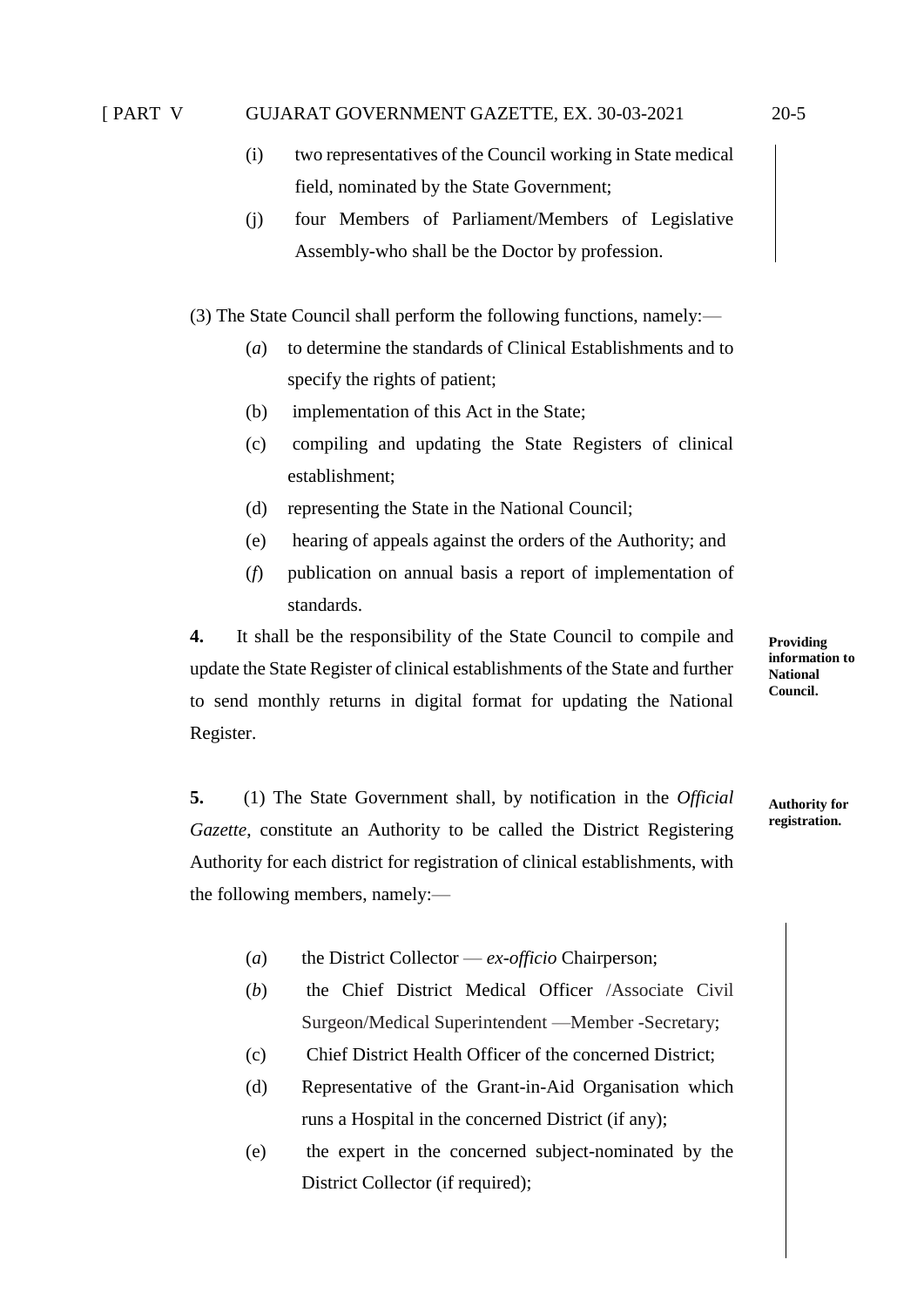- (f) one representative of the local Medical Association (if any) -nominated by the District Collector;
- (g) one Dean of the Medical Faculty of the University having jurisdiction in the concerned District;
- (h) four representatives concerned with the Ayush, Physiotherapy, Dental and Homeopathy- nominated by the District Collector;
- (i) Local Member of Parliament/Member of Legislative Assembly-if he is a Doctor (in Allopathic or Ayurveda) by profession.

(*2*) Notwithstanding anything contained in sub-section (*1*), for the purposes of provisional registration of clinical establishments under section 9 and 19, the District Health Officer or the Chief Medical Officer, as the case may be, shall exercise the powers of the Authority as per the procedure as may be prescribed.

**6.** No person shall run a clinical establishment unless it has been duly registered in accordance with the provisions of this Act. **Registration for Clinical Establishments.**

**Conditions for registration.** **7.** (1) For registration and continuation, every clinical establishment shall fulfill the following conditions, namely:—

- *(i)* the standards of facilities and services as may be prescribed;
- *(ii)* the requirement of personnel as may be prescribed;
- *(iii)* provisions for maintenance of records and reporting as may be prescribed;
- *(iv)* such other conditions as may be prescribed.

(*2*) The clinical establishment shall undertake to provide within the staff and facilities available, such medical examination and treatment as may be required to stabilise the emergency medical condition of any individual who comes or is brought to such clinical establishment.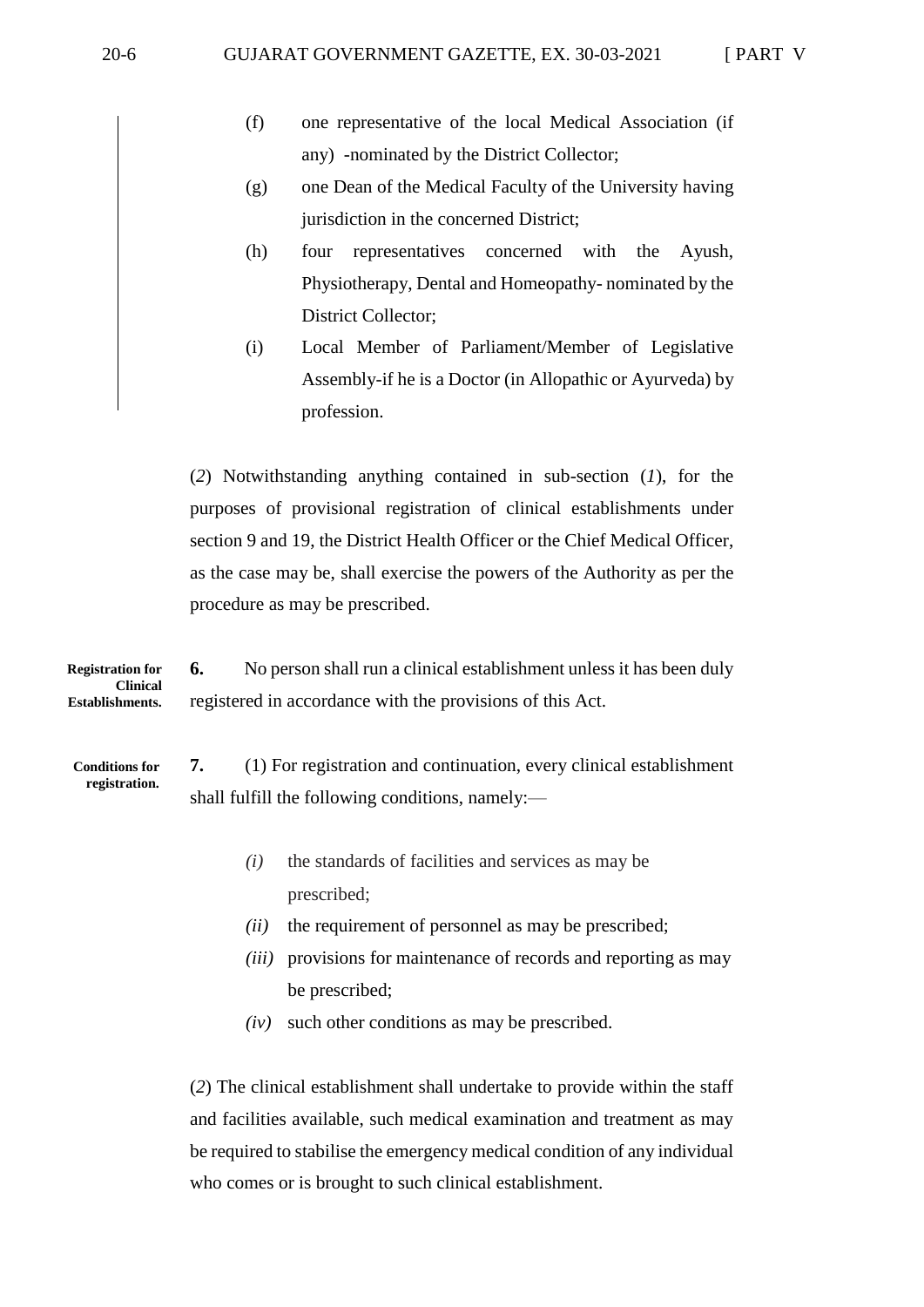**8.** (1) The clinical establishment of different systems shall be classified into such categories, as may be prescribed by the State Government, from time to time.

(*2*) The different standards may be prescribed for classification of different categories referred to in sub-section (*1*):

Provided that in prescribing the standards for clinical establishments, the State Government shall have regard to the local conditions.

#### **CHAPTER III**

### **PROCEDURE FOR REGISTRATION**

**9.** (1) For the purposes of registration of the clinical establishment under section 6, an application in the prescribed proforma along with the prescribed fee shall be made to the Authority.

**Application for provisional certificate of registration.**

(*2*) The application shall be filed in person or by post or online.

(3) The application shall be accompanied by such details as may be prescribed.

(4) If any clinical establishment is in existence at the time of the commencement of this Act, an application for its registration shall be made within one year from the date of the commencement of this Act and a clinical establishment which comes into existence after the commencement of this Act, shall apply for permanent registration within a period of six months from the date of its establishment.

(*5*) If any clinical establishment is already registered under any existing law requiring registration of such establishments, even then it shall apply for registration as referred to in sub-section (*1*).

**Classification of Clinical Establishments.**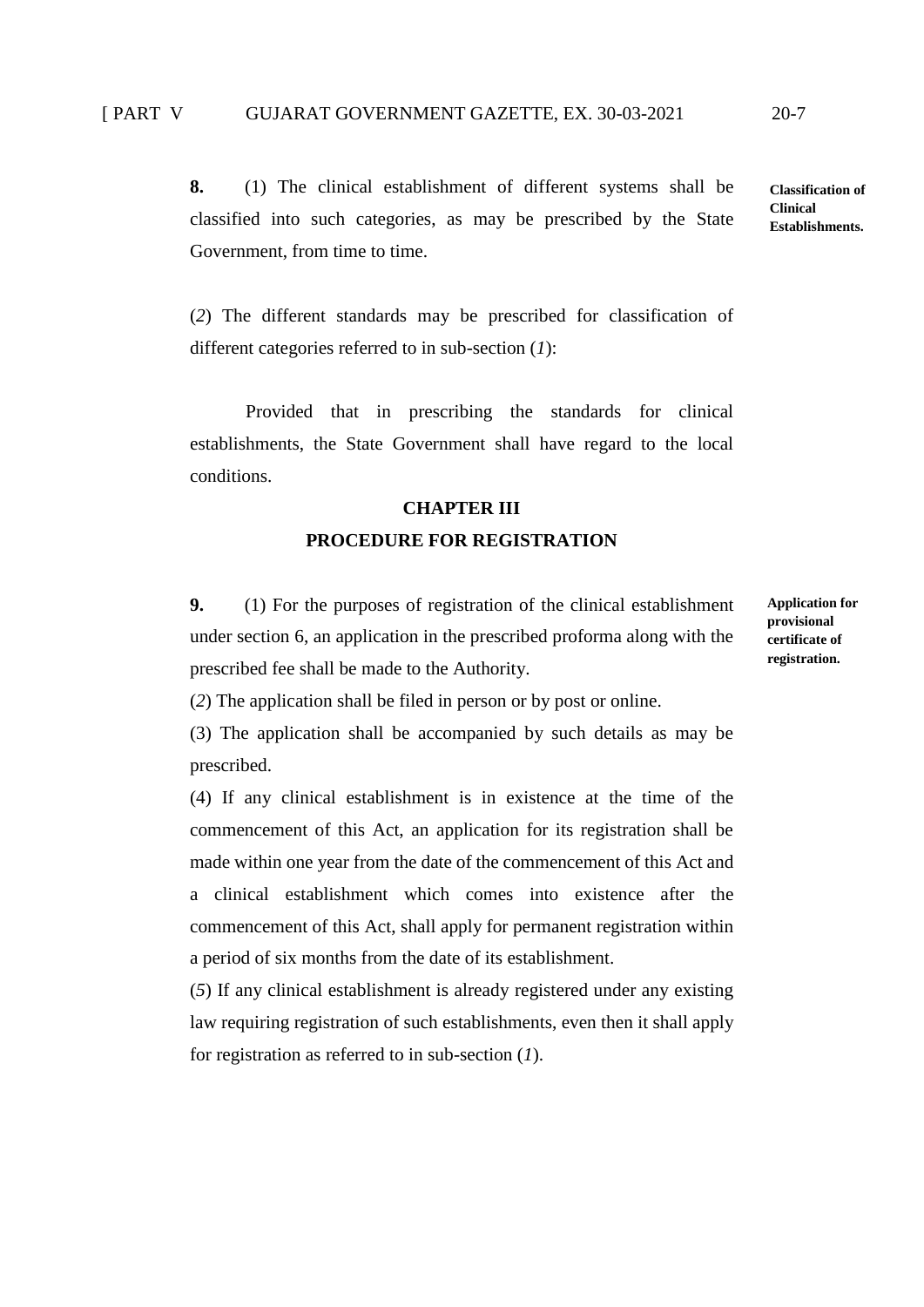**Provisional certificate.** **10.** The Authority shall, within a period of fifteen days from the date of receipt of such application, grant to the applicant a certificate of provisional registration in such form and containing such particulars and such information, as may be prescribed.

**No inquiry prior to provisional registration.** **11.** (1) The Authority shall not conduct any inquiry prior to the grant of provisional registration.

(*2*) Notwithstanding the grant of the provisional certificate of registration, the Authority shall, within a period of forty-five days from the grant of provisional registration, cause to be published in such manner, as may be prescribed, all particulars of the clinical establishment so registered provisionally.

**12.** Subject to the provisions of section 18, every provisional registration shall be valid to the last day of the twelfth month from the date of issue of the certificate of registration and such registration shall be renewable. **Validity of provisional registration.**

**Display of certificate of registration.** **13.** The certificate shall be kept affixed in a conspicuous place in the clinical establishment in such manner so as to be visible to every one visiting such establishment.

**14.** In case the certificate is lost, destroyed, mutilated or damaged, the **A**uthority shall issue a duplicate certificate on the request of the clinical establishment on payment of such fees as may be prescribed. **Duplicate certificate.**

**Certificate to be nontransferable.** **15.** (1) The certificate of registration shall be non-transferable.

(*2*) In the event of change of ownership or management, the clinical establishment shall inform the authority of such change in such manner as may be prescribed.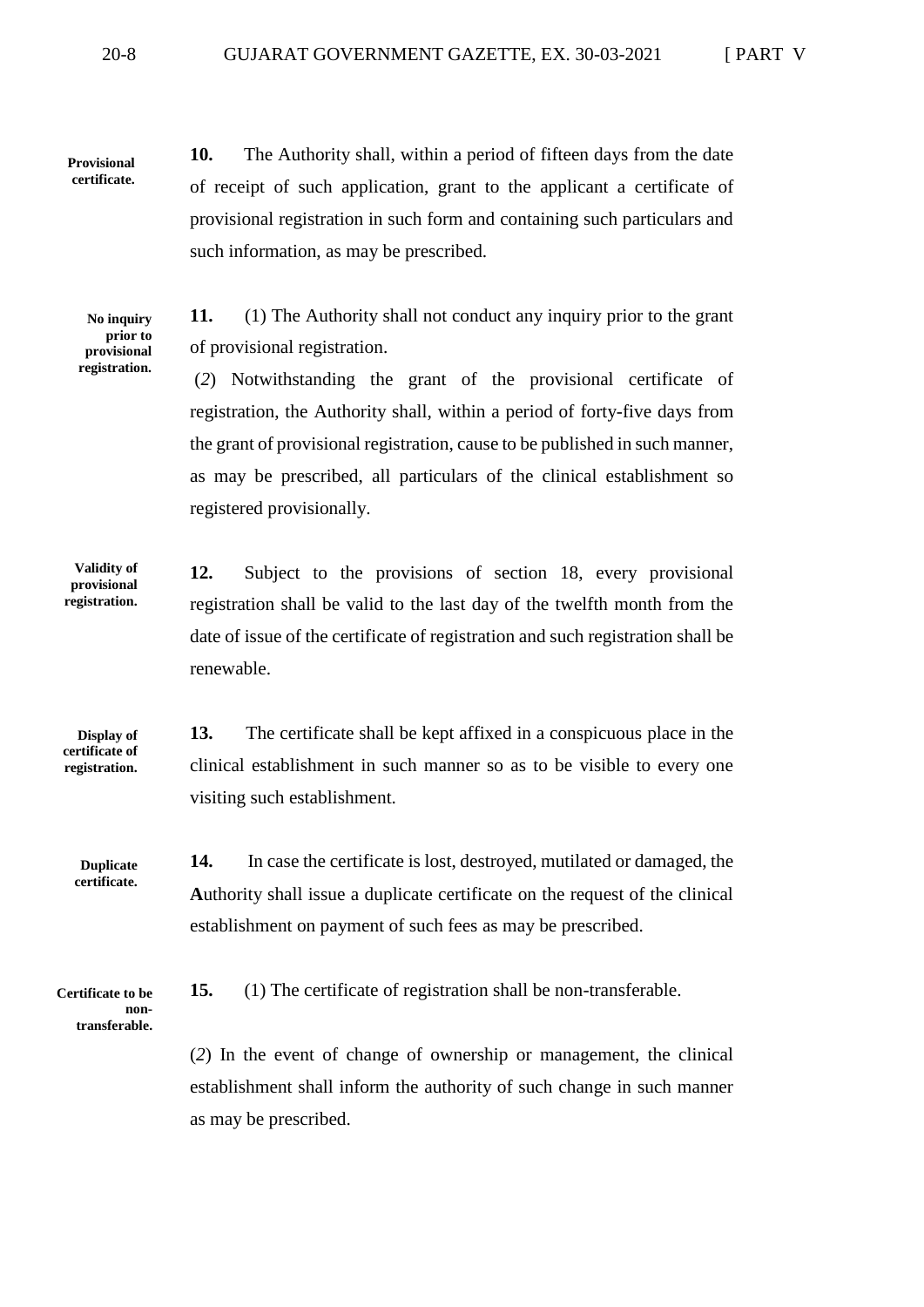(*3*) In the event of change of category, or location, or on ceasing to function as a clinical establishment, the certificate of registration in respect of such clinical establishment shall be surrendered to the Authority and the clinical establishment shall apply afresh for grant of certificate of registration.

**16.** The Authority shall cause to be published within such time and in such manner, as may be prescribed, the names of clinical establishments whose registration has expired.

**17.** The application for renewal of registration shall be made thirty days before the expiry of the validity of the certificate of provisional registration and, in case the application for renewal is made after the expiry of the provisional registration, the Authority shall allow renewal of registration on payment of such enhanced fees, as may be prescribed.

**18.** Where the clinical establishments in respect of which standards have been notified by the State Government, the provisional registration shall not be granted or renewed beyond,—

- (*i*) the period of one year from the date of notification of the standards in case of clinical establishments which came into existence before the commencement of this Act;
- (*ii*) the period of one year from the date of notification of the standards for clinical establishments which come into existence after the commencement of this Act but before the date of notification of the notification of the standards; and
- *(iii*) the period of six months from the date of notification of standards for clinical establishments which come into existence after standards have been notified.

**Time-limit for provisional registration.**

**Renewal of registration.**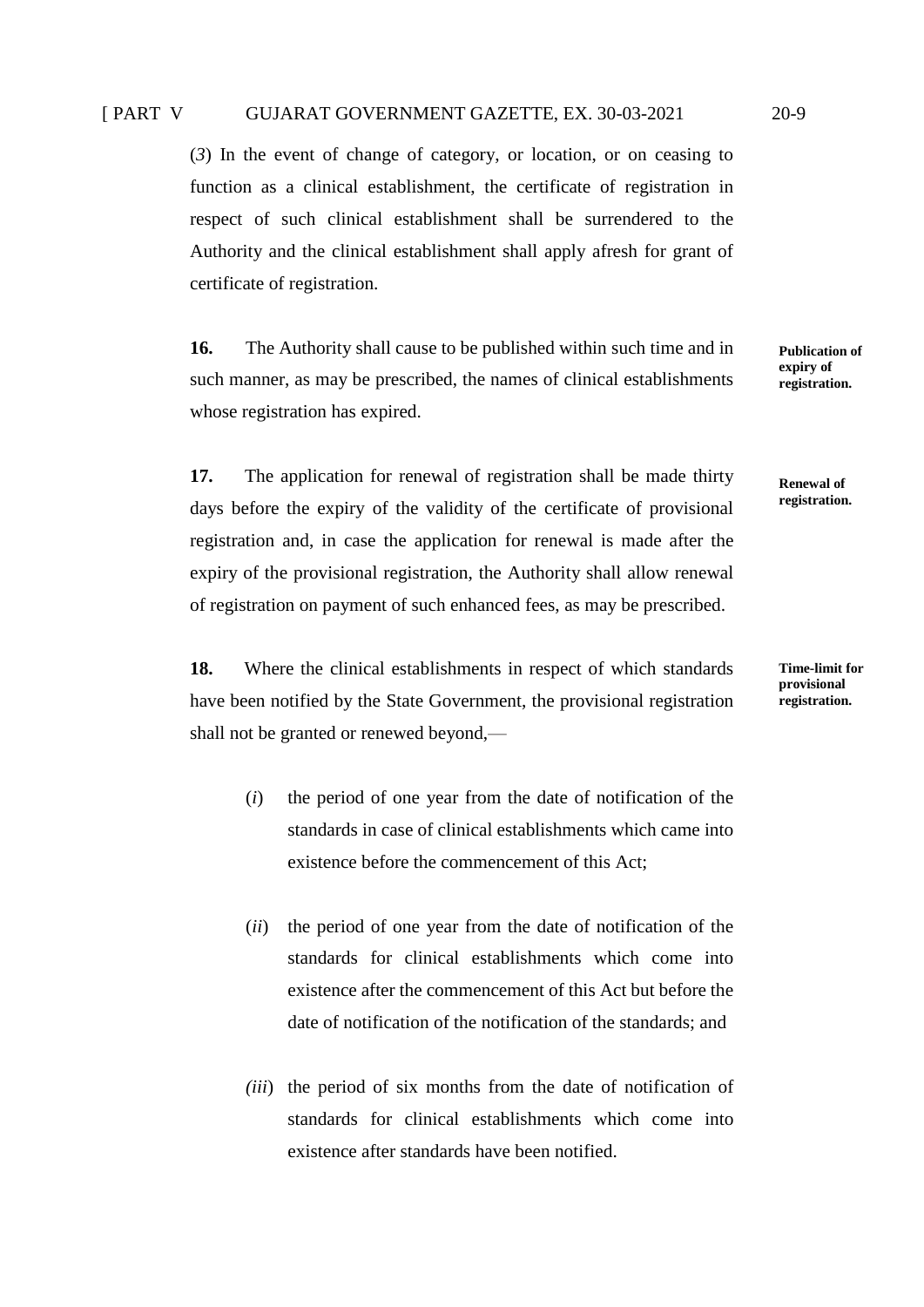#### 20-10 GUJARAT GOVERNMENT GAZETTE, EX. 30-03-2021 [ PART V

**19.** The application for permanent registration by a clinical establishment shall be made to the Authority in such form and be accompanied by such fees, as may be prescribed. **Application for permanent registration.**

**Verification of application.**

**20.** The clinical establishment shall submit evidence of having complied with the prescribed minimum standards in such manner, as may be prescribed.

**Display of information for filing objections.** **21.** As soon as the clinical establishment submits the required evidence of having complied with the prescribed standards, the Authority shall cause to be displayed for information of the public at large and for filing objections, if any, in such manner, as may be prescribed, all evidences submitted by the clinical establishment of having complied with the prescribed minimum standards for a period of thirty days before processing for grant of permanent registration.

**Communications of objections.** **22.** If objections are received within a period as referred to in section 21, such objections shall be communicated to the clinical establishment for response within a period of forty-five days.

**Standard for permanent registration.**

**Allowing or disallowing of registration.**

**23.** The permanent registration shall be granted only when a clinical establishment fulfils such standards for registration prescribed by the State Government.

**24.** The Authority shall pass an order immediately after the expiry of the prescribed period and within the next thirty days thereafter either—

(*a*) allowing the application for permanent registration; or

(*b*) disallowing the application: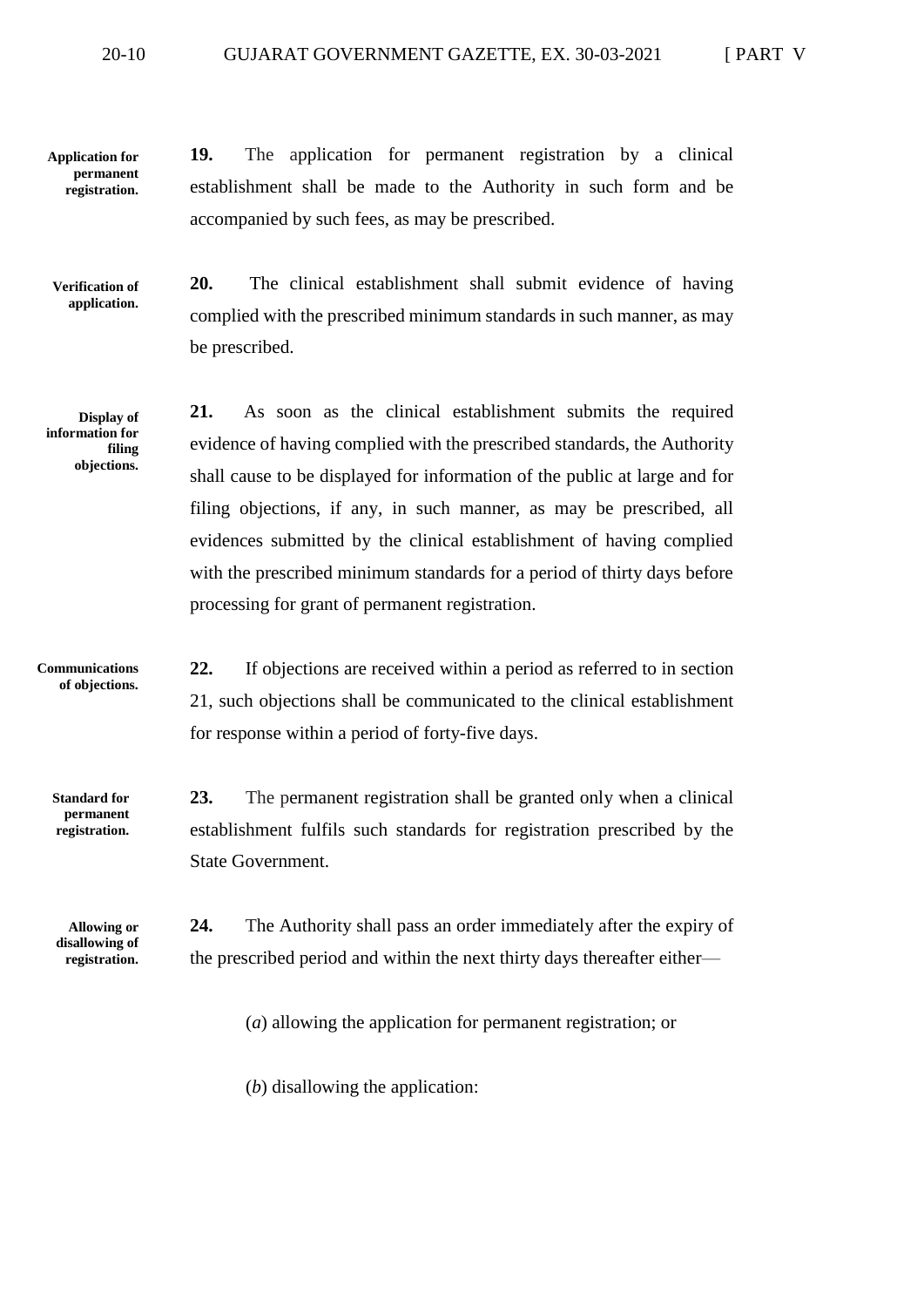### [ PART V GUJARAT GOVERNMENT GAZETTE, EX. 30-03-2021 20-11

Provided that the Authority shall record its reasons, if it disallows an application for permanent registration.

**25.** (*1*) The Authority shall, if it, allows an application of the clinical establishment, issue a certificate of permanent registration in such form and containing such particulars, as may be prescribed.

(*2*) The certificate shall be valid for a period of five years from the date of issue.

(*3*) For the purposes of sub-section (*1*), the provisions of sections 13, 14, 15 and 16 shall also apply.

(*4*) The applications for renewal of permanent registration shall be made within six months before the expiry of the validity of the certificate of permanent registration and, in case the application of renewal is not submitted within the stipulated period, the Authority may allow renewal of registration on payment of such enhanced fees as may be prescribed.

**26.** The disallowing of an application for permanent registration shall not debar a clinical establishment from applying afresh for permanent registration under section 19 and after providing such evidence, as may be required, of having rectified the deficiencies on which grounds the earlier application was disallowed.

**27.** (1) If, at any time after any clinical establishment has been registered, the Authority is satisfied that,—

- (*a*) the conditions of the registration are not being complied with; or
- (*b*) the person entrusted with the management of the clinical establishment has been convicted of an offence punishable under this Act,

**Certificate of permanent registration..**

**Fresh application for permanent registration.**

**Cancellation of registration.**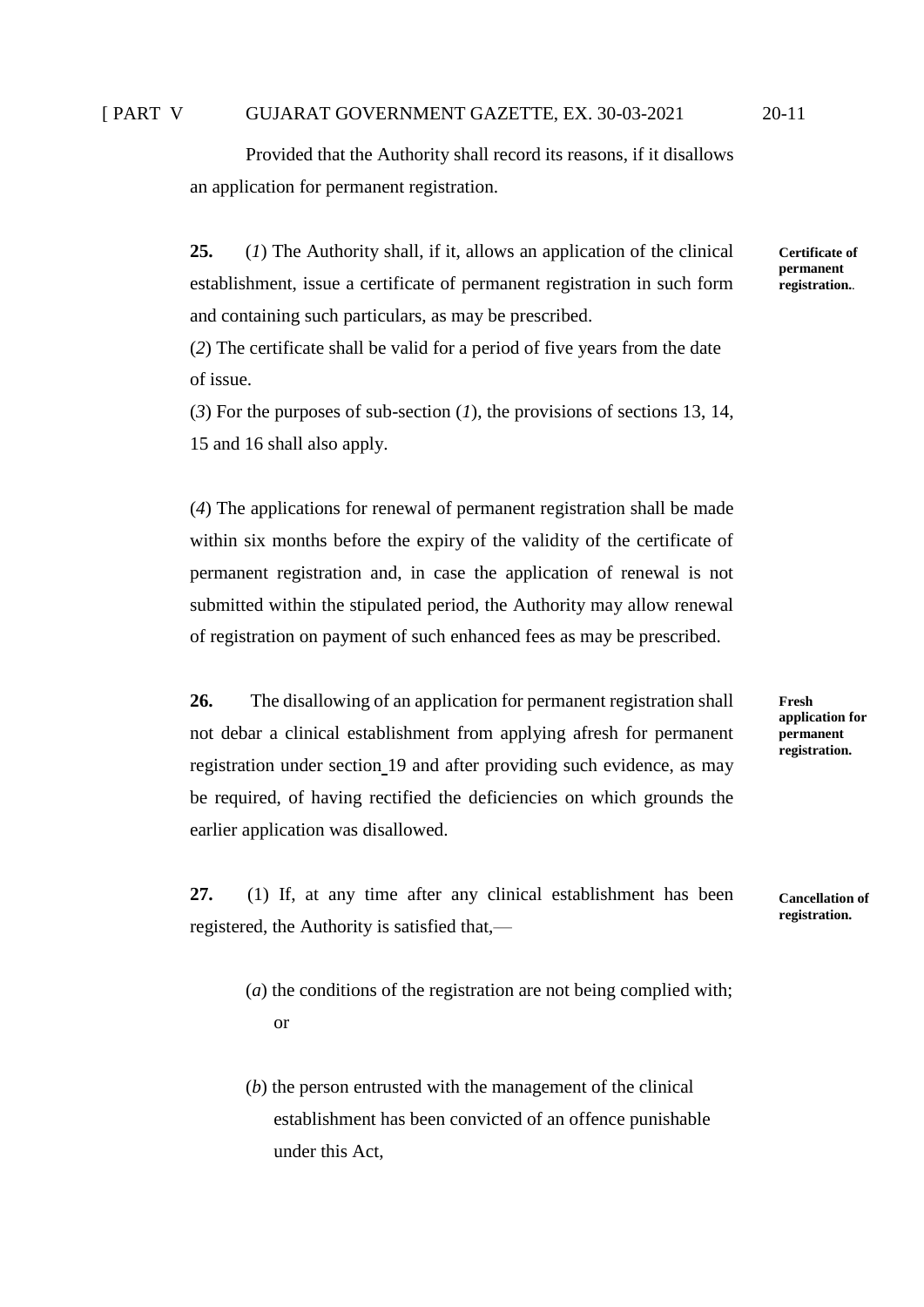it may issue a notice to the clinical establishment to show cause within a period of one month as to why its registration under this Act should not be cancelled for the reasons to be mentioned in the notice.

(*2*) If after giving a reasonable opportunity to the clinical establishment, the Authority is satisfied that there has been a breach of any of the provisions of this Act or the rules made thereunder, it may, by an order, without prejudice to any other action that it may take against such clinical establishment, cancel its registration.

(*3*) Every order made under sub-section (*2*) shall take effect—

- (*a*) where no appeal has been preferred against such order immediately on the expiry of the period prescribed for such appeal; and
- (*b*) where such appeal has been preferred and it has been dismissed from the date of the order of such dismissal:

Provided that the Authority, after cancellation of registration for reasons to be recorded in writing, may restrain immediately the clinical establishment from carrying on if there is imminent danger to the health and safety of patients.

**Inspection of registered clinical establishments.** **28.** (1) The Authority or an officer authorised by it shall have the right to cause an inspection of, or inquiry in respect of any registered clinical establishment, its building, laboratories and equipment and also of the work conducted or done by the clinical establishment, to be made by such multi-member inspection team as it may direct and to cause an inquiry to be made in respect of any other matter connected with the clinical establishment and that establishment shall be entitled to be represented thereat.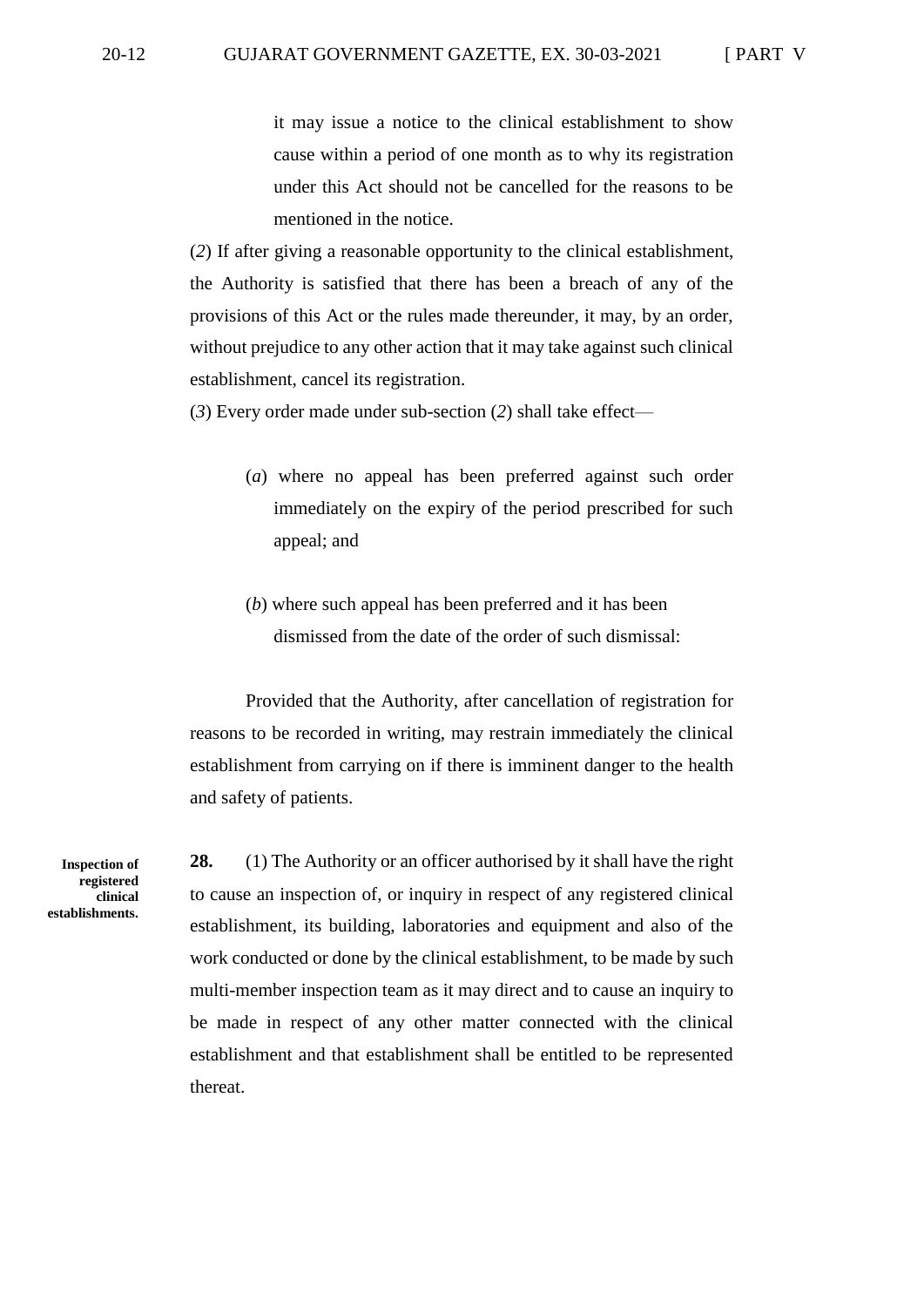(*2*) The Authority shall communicate its views to the clinical establishment with reference to the results of such inspection or inquiry and may, after ascertaining the opinion of the clinical establishment thereon, advise that establishment upon the action to be taken.

(*3*) The clinical establishment shall report to the Authority, the action, if any, which is proposed to be taken or has been taken upon the results of such inspection or inquiry and such report shall be furnished within such time, as the authority may direct.

(*4*) Where the clinical establishment does not, within a reasonable time, take action to the satisfaction of the Authority, it may, after considering any explanation furnished or representation made by the clinical establishment, issue such directions within such time as indicated in the direction, as that Authority deems fit, and the clinical establishment shall comply with such directions.

**29.** The Authority or an officer authorised by it may, if there is any reason to suspect that anyone is carrying on a clinical establishment without registration, enter and search in the manner prescribed, at any reasonable time and the clinical establishment, shall offer reasonable facilities for inspection or inquiry and be entitled to be represented thereat. **Power to enter.**

**30.** The State Government may charge fees for different categories of clinical establishments, as may be prescribed.

**Levy of fee by State Government.**

**31.** (*1*) Any person, aggrieved by an order of the Authority refusing to grant or renew a certificate of registration or revoking a certificate of registration may, in such manner and within such period as may be prescribed, prefer an appeal to the State Council: **Appeal.**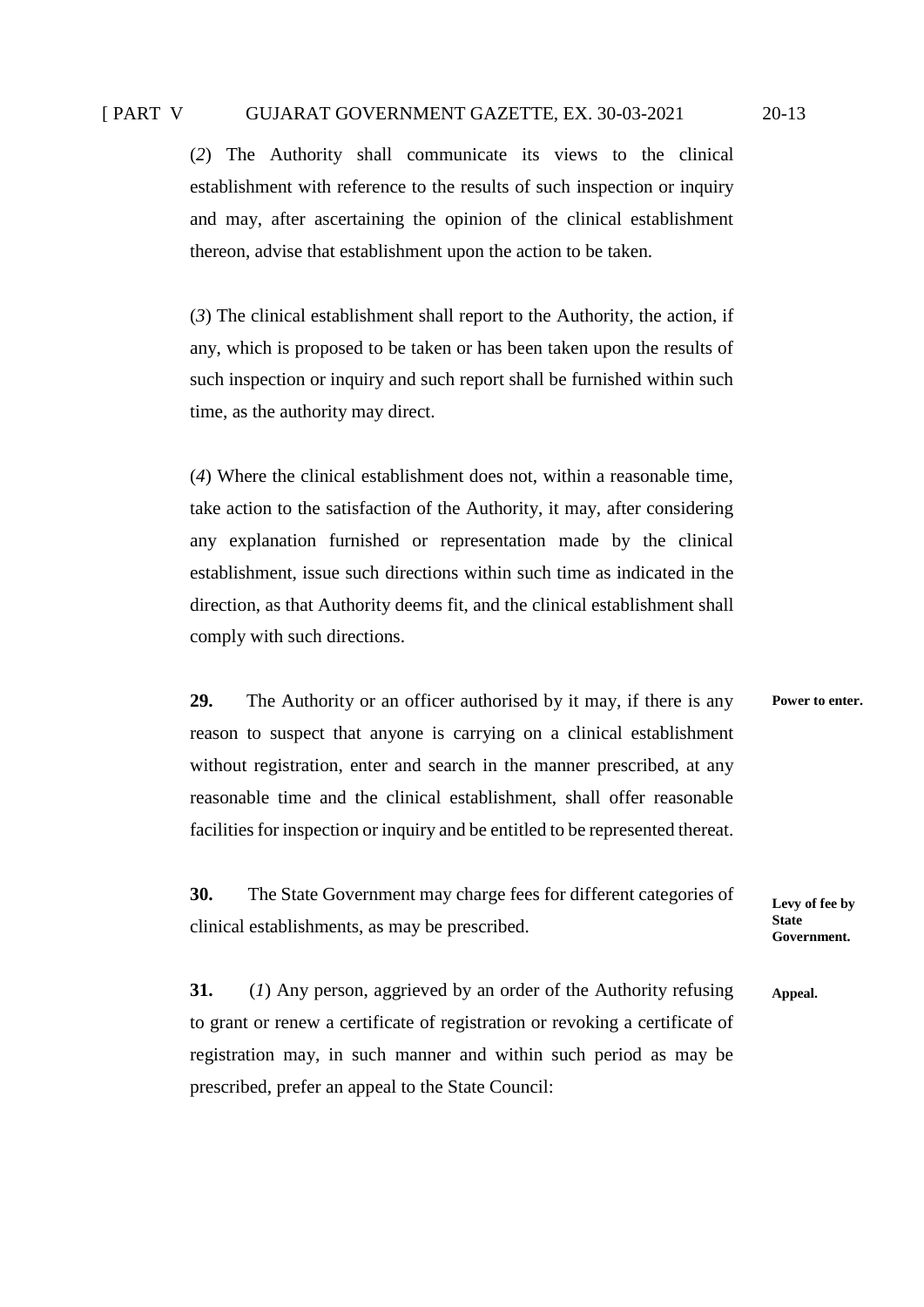Provided that the State Council may entertain an appeal preferred after the expiry of the prescribed period if it is satisfied that the appellant was prevented by sufficient cause from preferring the appeal in time.

(*2*) Every appeal under sub-section (*1*) shall be made in such form and be accompanied by such fee as may be prescribed.

### **CHAPTER IV REGISTER OF CLINICAL ESTABLISHMENTS**

**Register of clinical establishments.**

**32.** (1) The Authority shall within a period of two years from its establishment, compile, publish and maintain in digital format a register of clinical establishments, registered by it and it shall enter the particulars of the certificate so issued in a register to be maintained in such form and manner, as may be prescribed.

(*2*) Each Authority, including any other authority constituted for the registration of clinical establishments under any other law for the time being in force, shall supply in digital format to the State Council of clinical establishments a copy of every entry made in the register of clinical establishments in such manner, as may be prescribed to ensure that the State Register is constantly up-to-date with the registers maintained by the registering authority in the State.

**Maintenance of State Register of clinical establishments.**

**33.** (1) The State Council shall maintain in digital and in such form and containing such particulars, as may be prescribed, a register to be known as the State Register of clinical establishments in respect of clinical establishments.

(*2*) The State Council shall supply in digital format to the National Council, a copy of the State Register of clinical establishments and shall inform the National Council, all additions to and other amendments in such register made, for a particular month by the 15th day of the following month.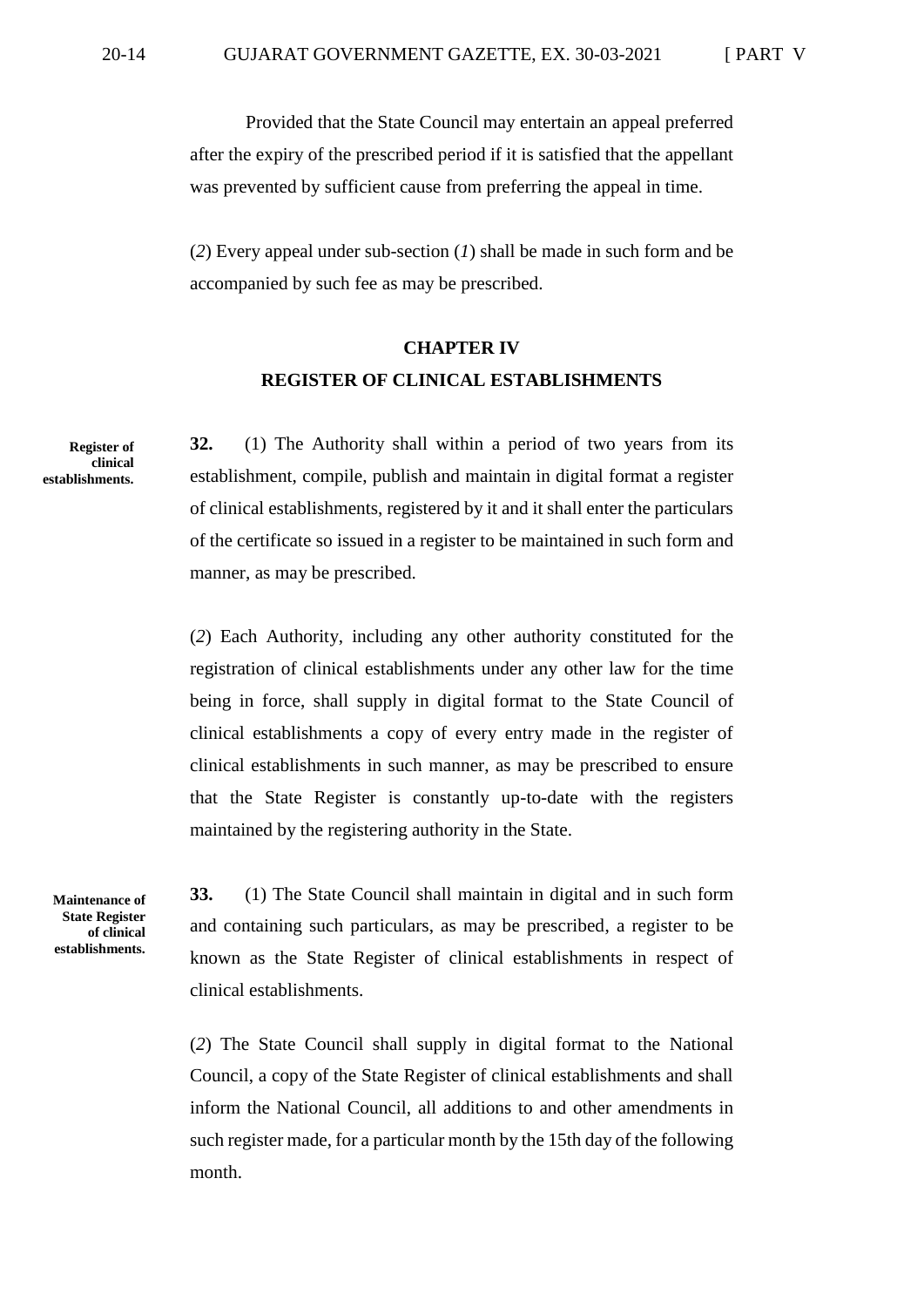### **CHAPTER V PENALTIES**

**34.** Whoever contravenes any of the provisions of this Act shall, if no penalty is provided elsewhere, be punishable for the first offence with fine which may extend to ten thousand rupees, for the second offence with fine which may extend to fifty thousand rupees and for any subsequent offence with fine which may extend to one lakh rupees.

**35.** (*1*) Whoever carries on a clinical establishment without registration shall, on first contravention, be liable to a monetary penalty up to twenty-five thousand rupees, for second contravention with a monetary penalty which may extend to fifty thousand rupees and for any subsequent contravention with a monetary penalty which may extend to one lakh rupees.

(*2*) Whoever knowingly serves in a clinical establishment which is not duly registered under this Act, shall be liable to a monetary penalty which may extend to fifty thousand rupees.

(*3*) For the purpose of adjudging under sub-sections (*1*) and (*2*), the Authority shall hold an inquiry in the prescribed manner after giving any person concerned a reasonable opportunity of being heard for the purpose of imposing any monetary penalty.

(*4*) While holding an inquiry, the Authority shall have the power to summon and enforce the attendance of any person acquainted with the facts and circumstances of the case to give evidence or to produce any document which in the opinion of the Authority, may be useful for or relevant to the subject matter of the inquiry and if, on such inquiry, it is satisfied that the person has failed to comply with the provisions specified in sub-sections (*1*) and (*2*), it may by order impose the monetary penalty

**Monetary penalty for nonregistration.**

**Penalty.**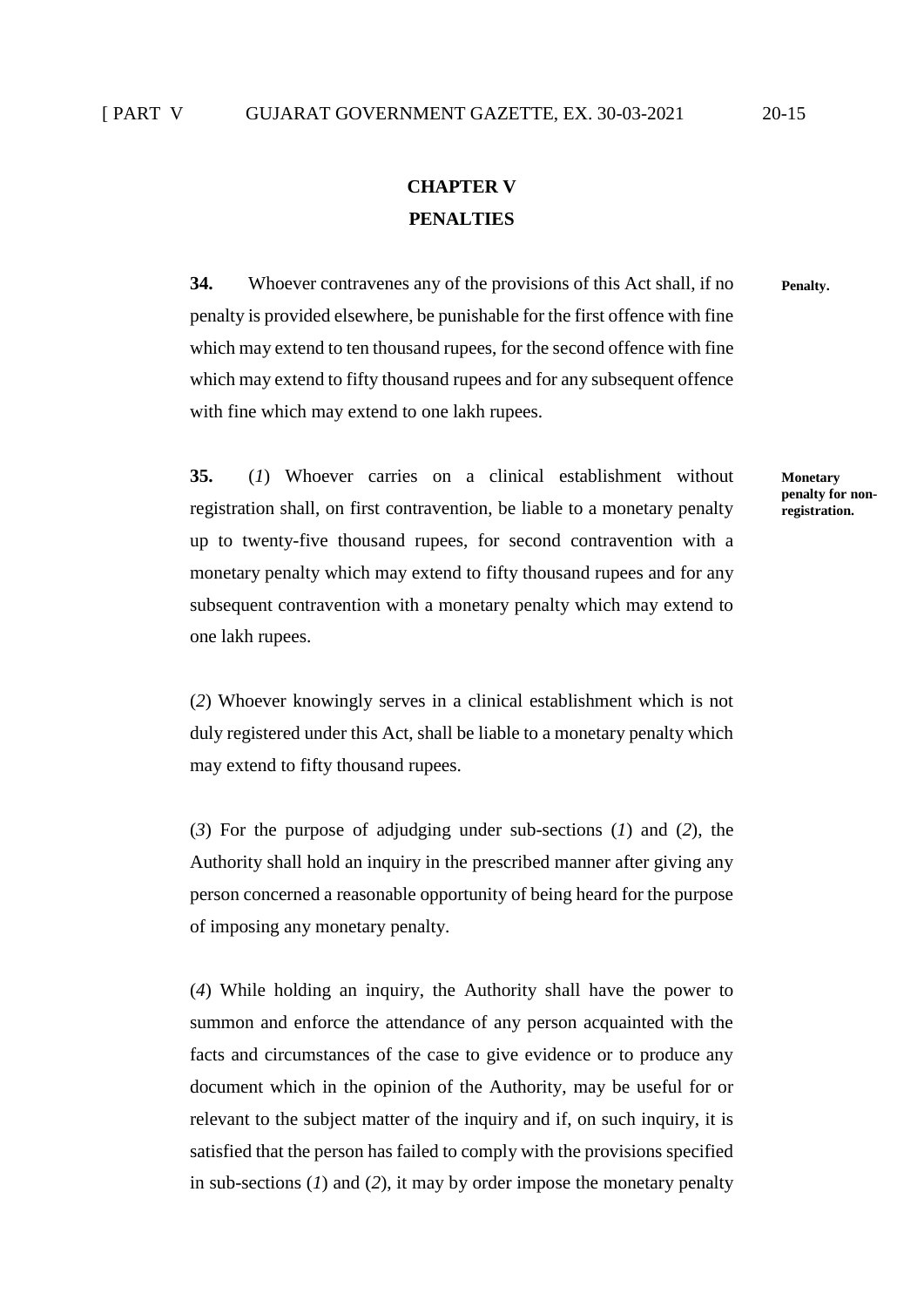specified in those sub-sections to be deposited within thirty days of the order in the account referred to in sub-section (*8*) of section 36.

(*5*) While determining the quantum of monetary penalty, the Authority shall take into account the category, size and type of the clinical establishment and local conditions of the area in which the establishment is situated.

(*6*) Any person aggrieved by the decision of the Authority may prefer an appeal to the State Council within a period of three months from the date of receipt of such decision.

(*7*) The manner of filing the appeal referred to in sub-section (*6*) shall be such as may be prescribed.

**36.** (*1*) Whoever wilfully disobeys any direction lawfully given by any person or authority empowered under this Act to give such direction, or obstructs any person or authority in the discharge of any functions which such person or authority is required or empowered under this Act to discharge, shall be liable to a monetary penalty which may extend to five lakh rupees.

(*2*) Whoever being required by or under this Act to supply any information wilfully withholds such information or gives information which he knows to be false or which he does not believe to be true, shall be liable to a monetary penalty which may extend to five lakh rupees.

(*3*) For the purpose of adjudging under sub-sections (*1*) and (*2*), the Authority shall hold an inquiry in the prescribed manner after giving any person concerned a reasonable opportunity of being heard for the purpose of imposing any monetary penalty.

**Disobedience of direction, obstruction and refusal of information.**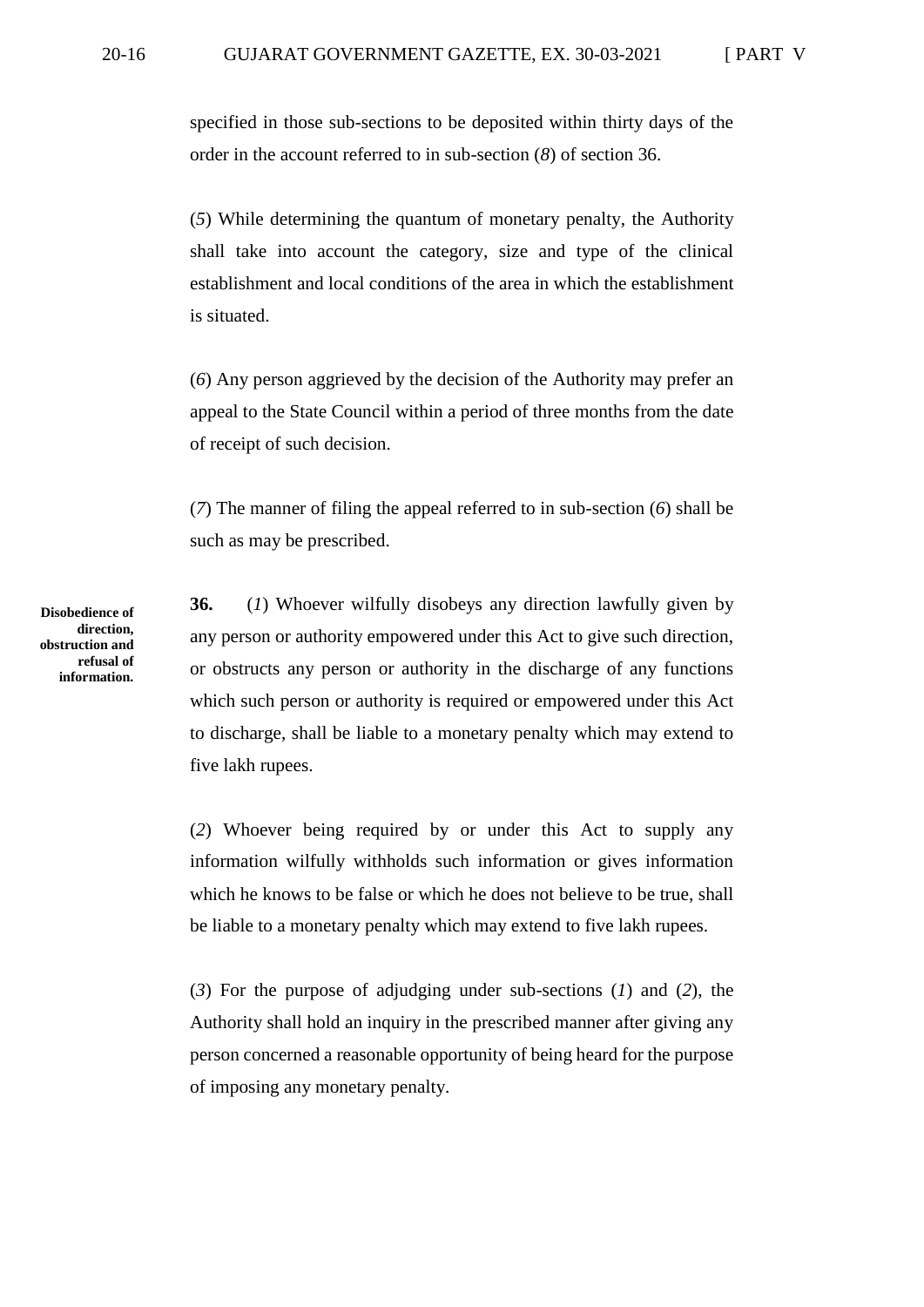(*4*) While holding an inquiry, the Authority shall have power to summon and enforce the attendance of any person acquainted with the facts and circumstances of the case to give evidence or to produce any document which in the opinion of the Authority, may be useful for or relevant to the subject matter of the inquiry and if, on such inquiry, it is satisfied that the person has failed to comply with the provisions specified in sub-sections (*1*) and (*2*), it may by order impose the monetary penalty specified in those sub-sections to be deposited within thirty days of the order in the account referred to in sub-section (*8*).

(*5*) While determining the quantum of monetary penalty, the Authority shall take into account the category, size and type of the clinical establishment and local conditions of the area in which the establishment is situated.

(*6*) Any person aggrieved by the decision of the Authority may prefer an appeal to the State Council within a period of three months from the date of receipt of such decision.

(*7*) The manner of filing the appeal referred to in sub-section (*6*) shall be such as may be prescribed.

(8) The monetary penalty levied under sections 35 and under this section shall be credited to such account as the State Government may by order specify in this behalf.

**37.** Whoever contravenes any of the provisions of this Act or any rule made thereunder resulting in deficiencies that do not pose any imminent danger to the health and safety of any patient and can be rectified within a reasonable time, shall be punishable with fine which may extend to ten thousand rupees.

**Penalty for minor deficiencies.**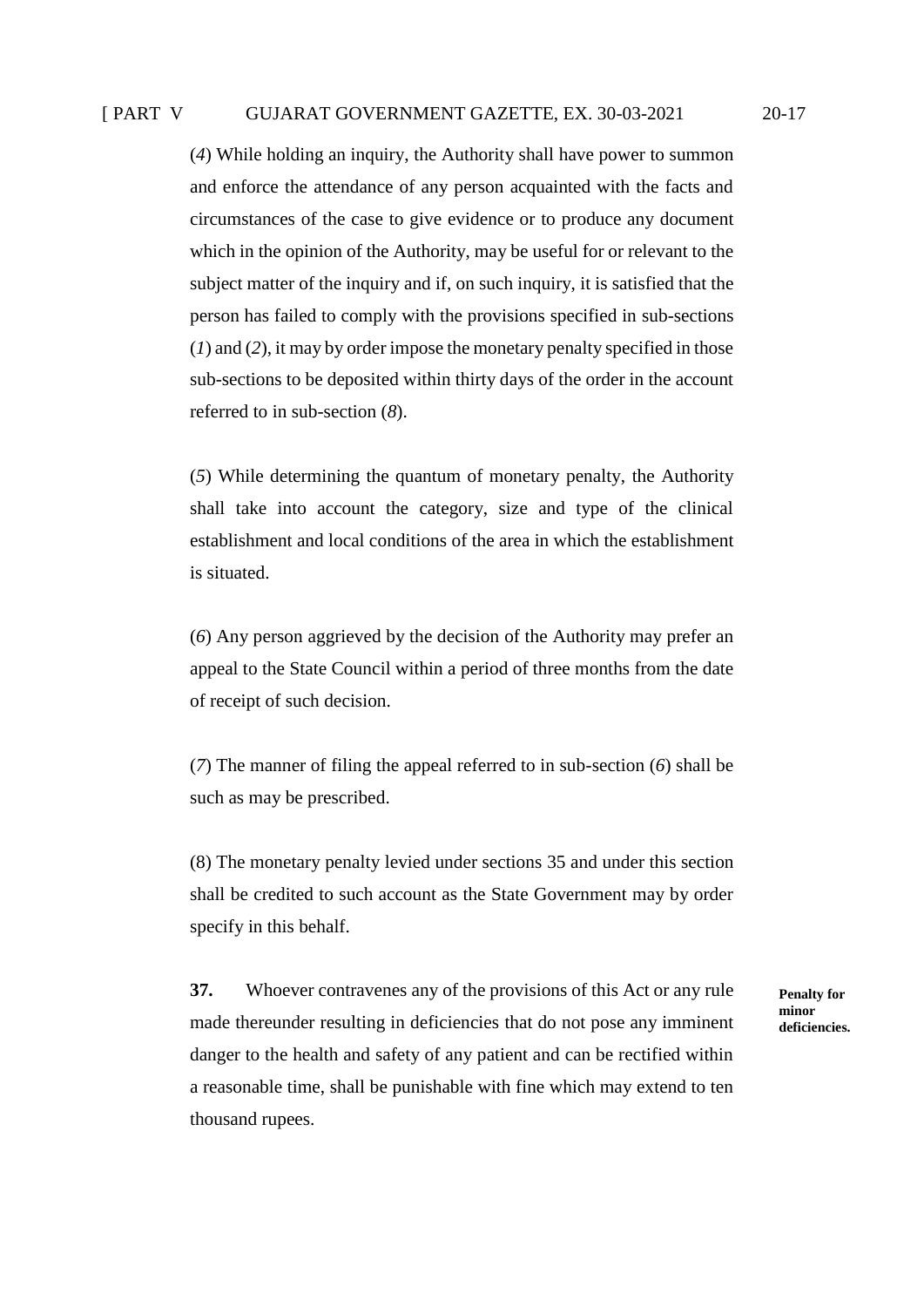**Contravention by companies.**

**38.** (1) Where a person committing contravention of any of the provisions of this Act or of any rule made thereunder is a company, every person who, at the time the contravention was committed, was in charge of, and was responsible to the company for the conduct of the business of the company, as well as the company, shall be deemed to be guilty of the contravention and shall be liable to fine:

Provided that nothing contained in this sub-section shall render any such person liable to any punishment if he proves that the contravention was committed without his knowledge or that he had exercised all due diligence to prevent the commission of such contravention.

(*2*) Notwithstanding anything contained in sub-section (*1*), where a contravention of any of the provisions of this Act or of any rule made thereunder has been committed by a company and it is proved that the contravention has taken place with the consent or connivance of, or is attributable to any neglect on the part of, any director, manager, secretary or other officer of the company, such director, manager, secretary or other officer shall also be deemed to be guilty of that contravention and shall be liable to fine.

*Explanation.—*For the purpose of this section,—

(*a*) "company" means a body corporate and includes a firm or other association of individuals; and

(*b*) "director", in relation to a firm, means a partner in the firm.

**Offences by Government Clinical Establishments.** **39.** (1) Where an offence under this Act has been committed by any Clinical Establishment of Government within a period of six months after the commencement of this Act, the Head of the Clinical Establishment shall be deemed to be guilty of the offence and shall be liable to be proceeded against and punished accordingly: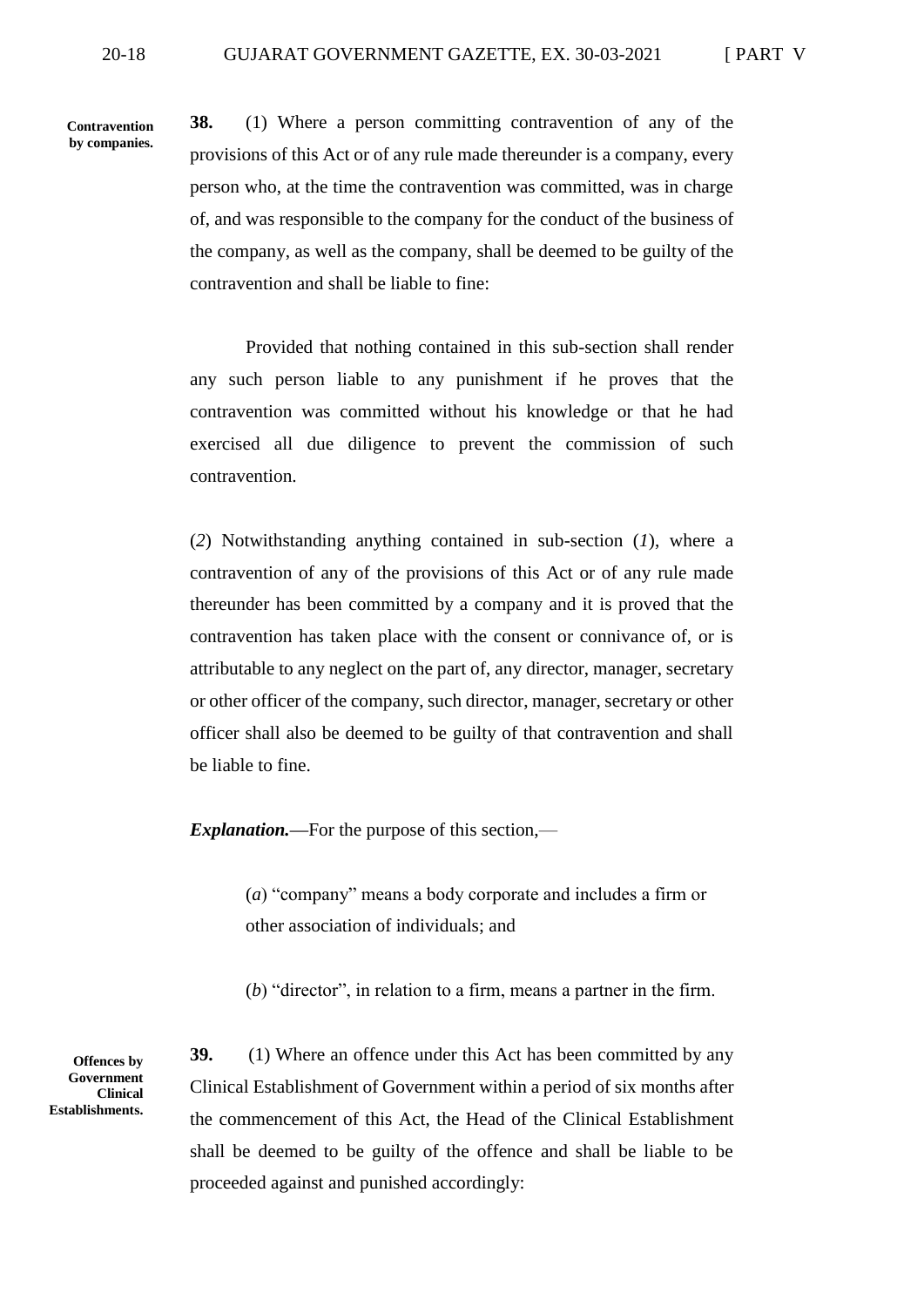Provided that nothing contained in this section shall render such Head of the Clinical Establishment liable to any punishment if he proves that the offence was committed without his knowledge or that he exercised all due diligence to prevent the commission of such offence.

(*2*) Notwithstanding anything contained in sub-section (*1*), where an offence under this Act has been committed by a Clinical Establishment of Government and it is proved that the offence has been committed with the consent or connivance of, or is attributable to any neglect on the part of, any officer, other than the Head of the Clinical Establishment, such officer shall also be deemed to be guilty of that offence and shall be liable to be proceeded against and punished accordingly.

**40.** Whoever fails to pay the fine, the State Council of clinical establishment may prepare a certificate signed by an officer authorised by it specifying the fine due from such person and send it to the Collector of the District in which such person owns any property or resides or carries on his business and the said Collector, on receipt of such certificate, shall proceed to recover from such person the amount specified thereunder, as if it were an arrear of land revenue.

#### **CHAPTER VI**

#### **MISCELLANEOUS**

**41.** (1) No suit, prosecution or other legal proceedings shall lie against any member of the Authority or any member of the State Council or any officer authorised in this behalf in respect of anything, which is in good faith done or intended to be done in pursuance of the provisions of this Act or any rule made thereunder.

(*2*) No suit or other legal proceedings shall lie against a State Government in respect of any loss or damage caused or likely to be caused by anything **Recovery of fine as an arrear of land revenue.**

**Protection of action taken in good faith.**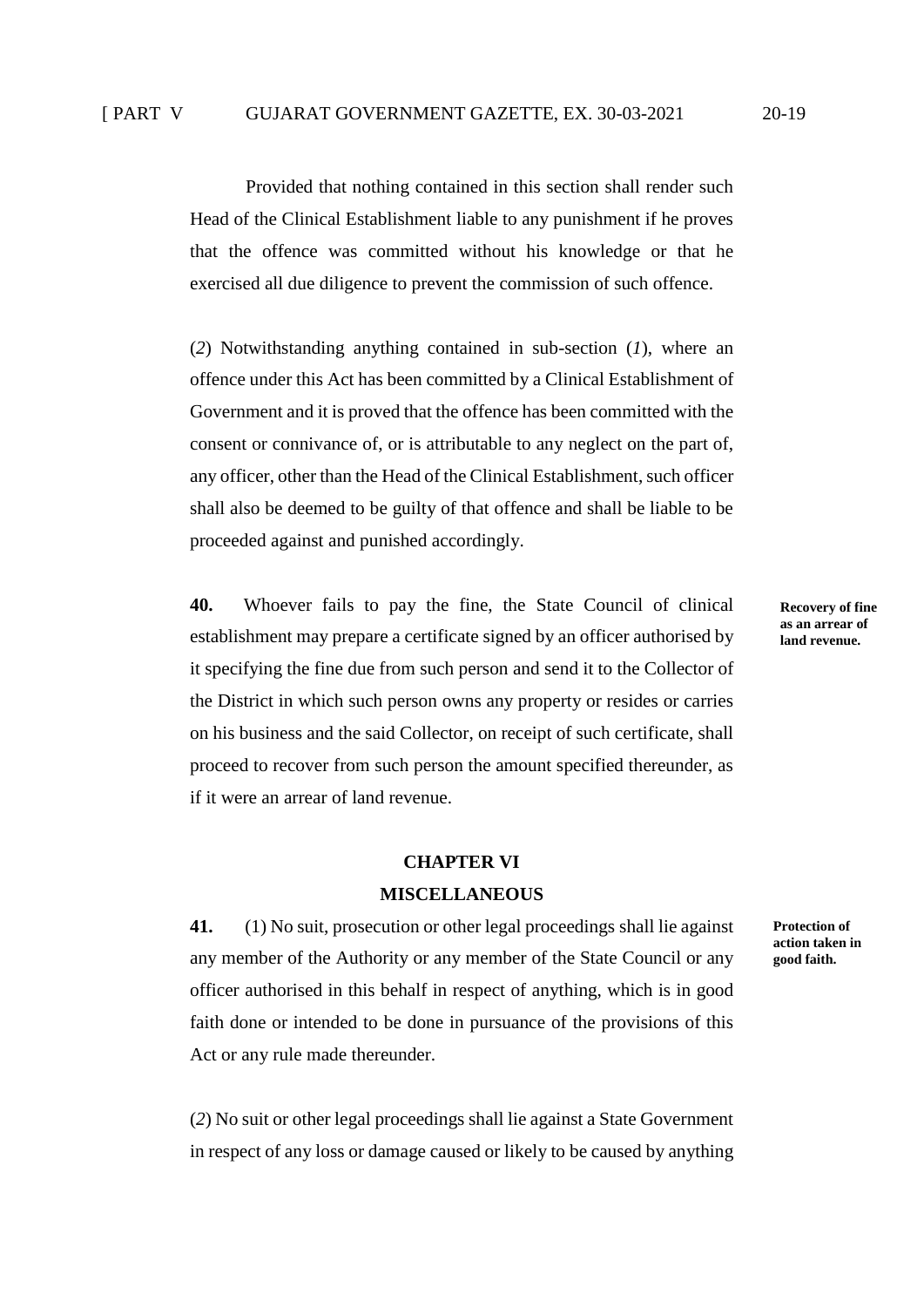which is in good faith done or intended to be done in pursuance of the provisions of this Act or any rule made thereunder.

**42.** Every clinical establishment shall, within such time or within such extended time, as may be prescribed in that behalf, furnish to the Authority such returns or the statistics and other information in such manner, as may be prescribed. **Furnishing of returns, etc.**

**43.** Without prejudice to the foregoing provisions of this Act, the State Government shall have the power to issue such directions, including furnishing returns, statistics and other information for the proper functioning of clinical establishments and such directions shall be binding. **Power to give directions.**

**Employees of Authority, etc. to be public servants.**

**44.** Every employee of the Authority and the State Council shall be deemed to, when acting or purporting to act in pursuance of any of the provisions of this Act, be public servants within the meaning of section 21 of the Indian Penal Code (45 of 1860).

**Power to make rules.**

**45.** (1) The State Government may, by notification in the *Official Gazette*, subject to the condition of previous publication, make rules for carrying out the purposes of this Act:

Provided that if the State Government is satisfied that the circumstances exist which render it necessary to take immediate action, it may dispense with the previous publication of any rule to be made under this Act.

(2) All rules made under this section shall be laid for not less than thirty days before the State Legislature as soon as possible after they are made, and shall be subject to rescission by the State Legislature or to such modifications as the State Legislature may make, during the session in which they are so laid or the session immediately following.

(3) Any rescission or modification so made by the State Legislature shall be published in the *Official Gazette* and shall thereupon take effect.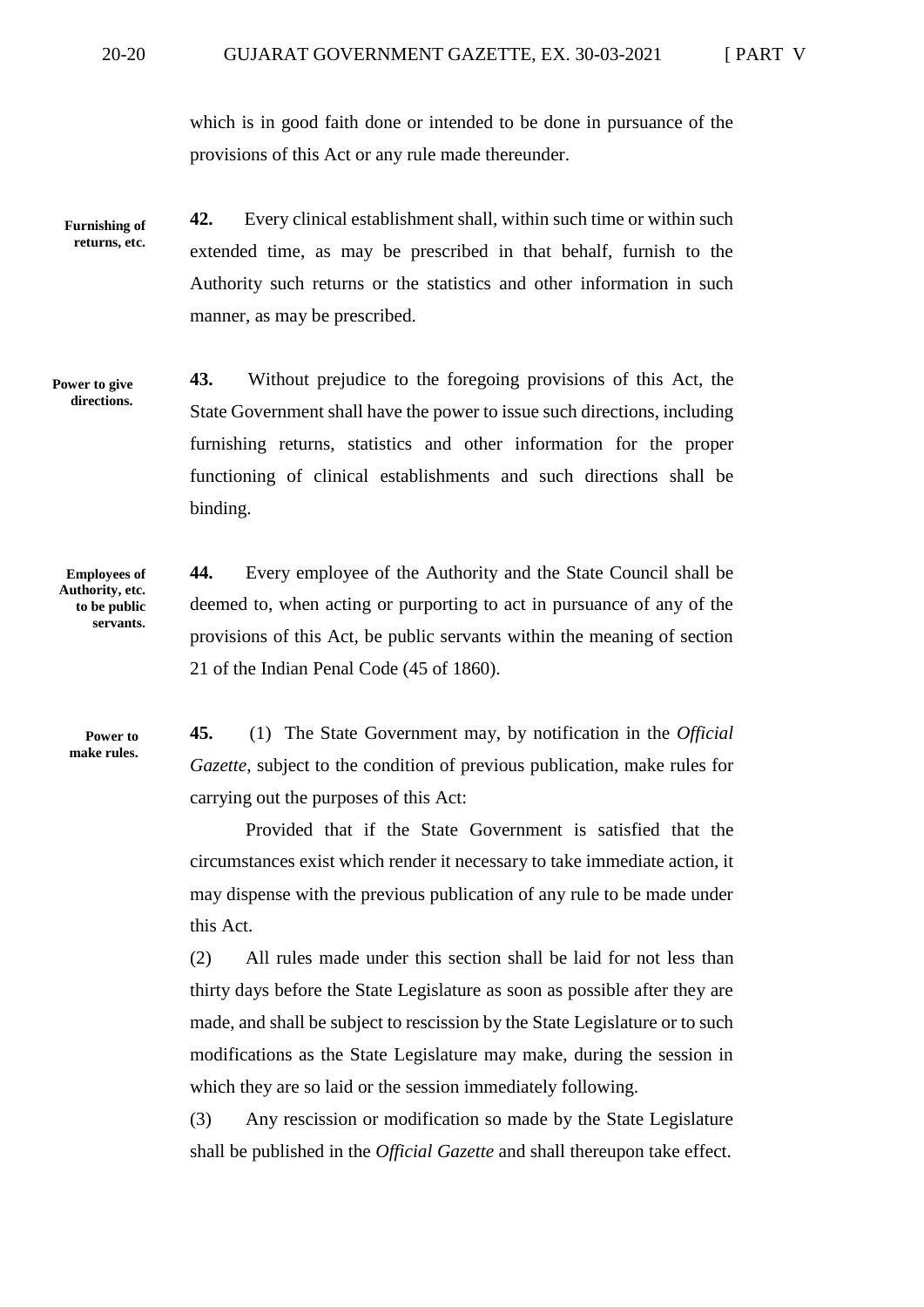**Bom XV of 1949.**

**46.** (1) If any difficulty arises in giving effect to the provisions of this Act, the State Government may, by an Order published in the *Official Gazette*, make such provisions not inconsistent with the provisions of this Act as may appear to it to be necessary or expedient for removal of the difficulty:

Provided that no such order shall be made after the expiry of a period of two years from the date of commencement of this Act.

(*2*) Every order made under this section shall, as soon as may be after it is made, be laid before State Legislature.

**47.** (1) On the commencement of this Act, the Gujarat Nursing Homes Registration Act, 1949 in its application to the State of Gujarat shall stand repealed.

**Repeal and saving.**

(2) Notwithstanding such repeal of the said Act, anything done or any action taken (including any rule or order made, notification issued or appointment made) by or under that Act shall, in so far as it is not inconsistent with the provisions of this Act, be deemed to have been done or taken by or under this Act and shall continue to be in force until superseded by anything done or any action taken under the provisions of this Act.

**Power to remove difficulties.**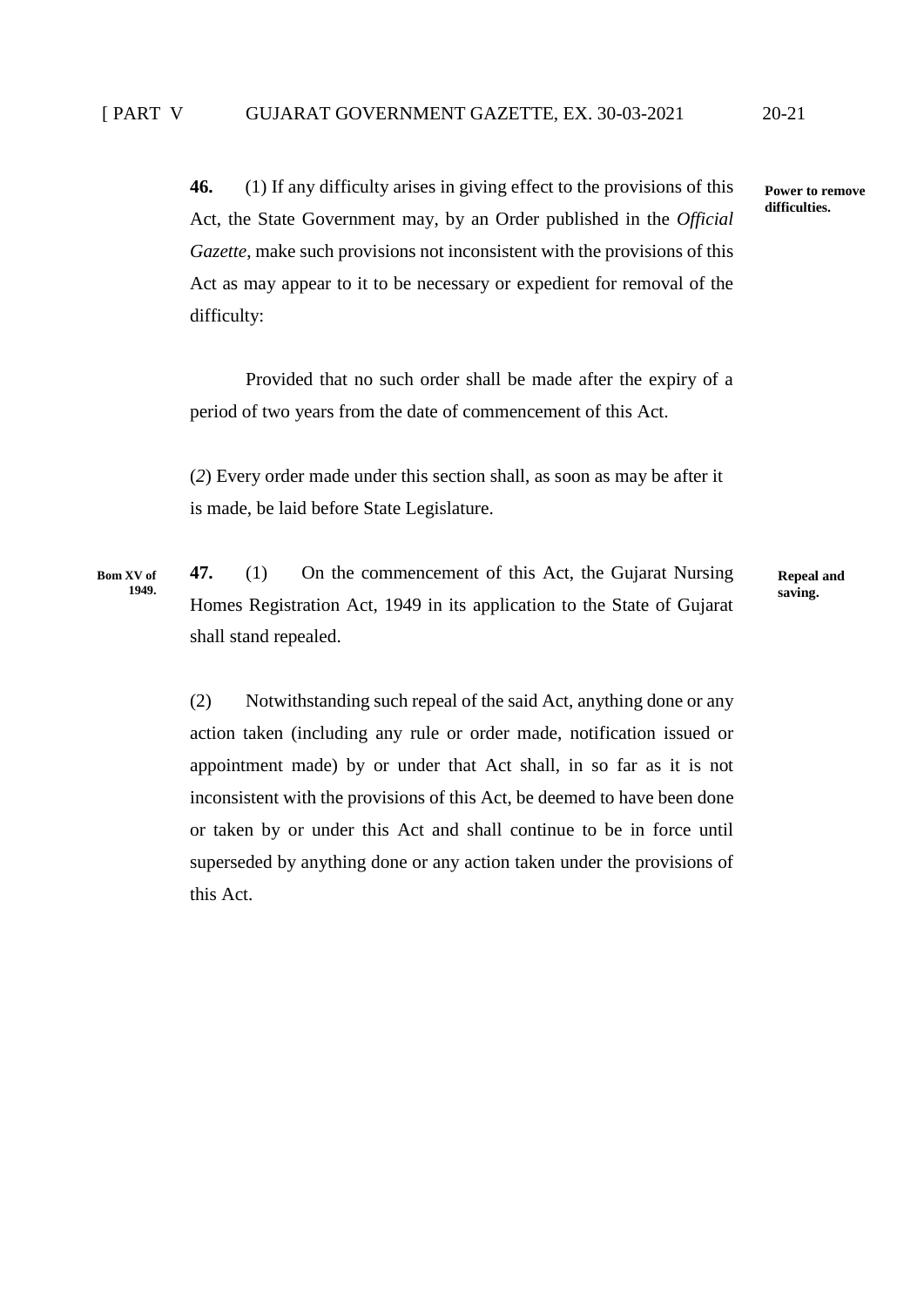#### **STATEMENT OF OBJECTS AND REASONS**

At present, the supervision and regulation of the quality of services provided by the health care delivery system to the people by both public and private sectors has largely remained a contentious and therefore, unresolved issue. The current structure of the health care delivery system does not provide enough incentives for improvement in efficiency. The private sector health care delivery system in the State has remained largely unregulated and uncontrolled. Problems range from inadequate and inappropriate treatment, excessive use of higher technologies, and wasting of scarce resources to serious problems of medical malpractice and negligence.

Accordingly, a need has long been felt for a State legislation for ensuring uniform standards of facilities and services by the clinical establishments throughout the State.

This Bill seeks to repeal the Gujarat Nursing Homes Registration Act, 1949 in its application to the State of Gujarat and to re-enact the Gujarat Clinical Establishments (Registration and Regulation) Act, 2021to achieve the aforesaid objects.

The following notes on *clauses* explain, in brief, the important provisions of the Bill:-

- *Clause 1.-* This clause provides for short title, extent and commencement of the Act.
- *Clause 2.-* This clause defines certain terms used in the Bill.
- *Clause 3.-* This clause provides for the constitution of the State Council of clinical establishment consisting of the members as specified therein.
- *Clause 4.-* This clause provides for the information to be provided to the National Council by the State Council to compile and update the State Register of clinical establishments of the State and further to send monthly returns in digital format for updating the National Register.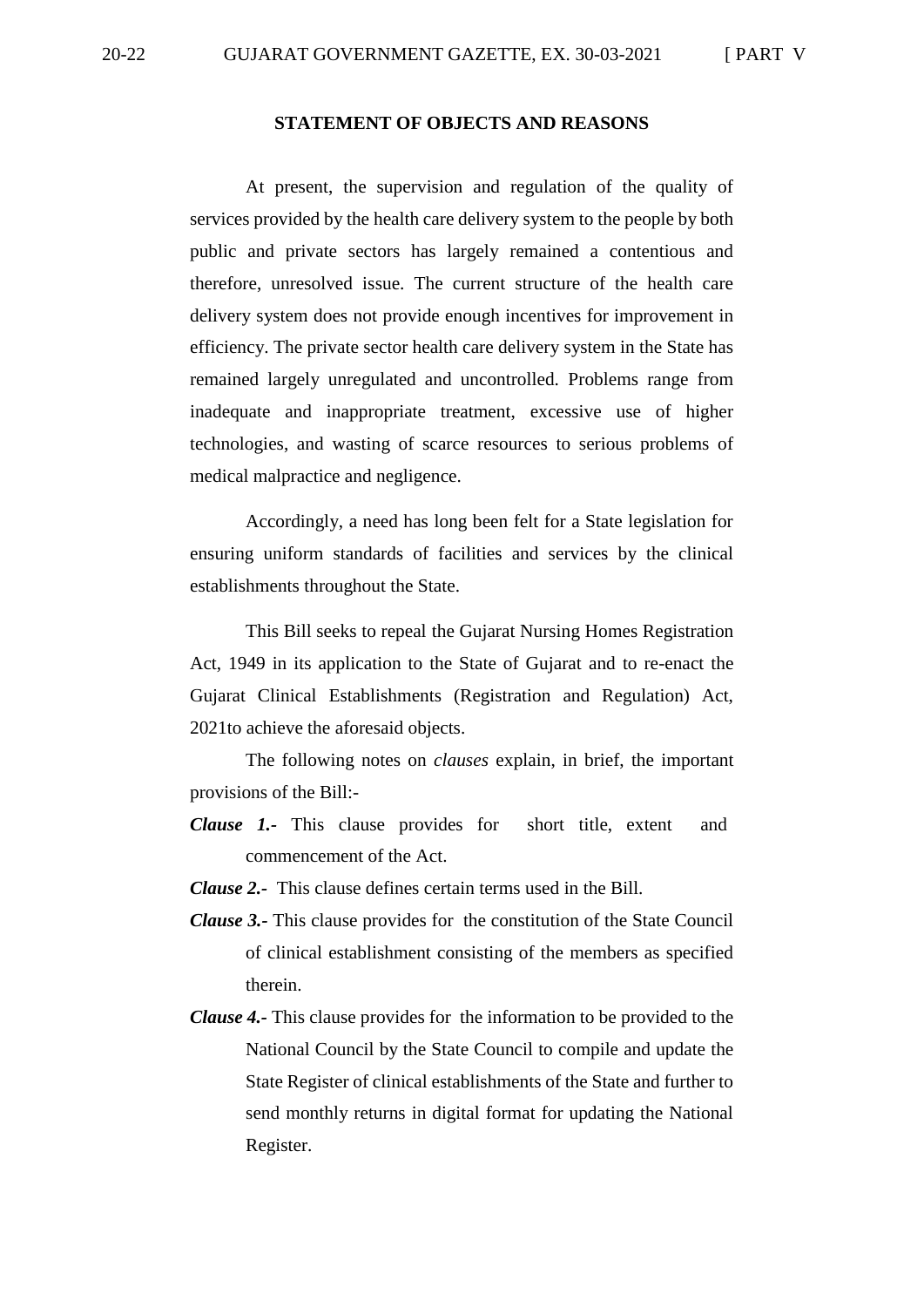- *Clause 5.-* This clause provides for the constitution of the District Registering Authority of clinical establishment for each district consisting of the members as specified therein.
- *Clause 6.-* This clause provides for the registration of the clinical establishment duly registered in accordance with the provisions of the Act.
- *Clause 7.-* This clause provides for the condition for registration and continuation, every clinical establishment subject to the fulfillment of the conditions as specified therein.
- *Clause 8.-* This clause provides for the classification of the clinical establishment of different systems.
- *Clause 9.-* This clause provides for making an application for the provisional certificate of registration of the clinical establishment.
- *Clause 10.-* This clause provides for granting a certificate of provisional registration to the applicant seeking registration of the clinical establishment.
- *Clauses 11 to 18.-* These clauses provide for certain conditions and criteria for the provisional registration of the clinical establishment.
- *Clause 19.-* This clause provides for making an application for the permanent certificate of registration of the clinical establishment.
- *Clauses 20 to 27.-* These clauses provide for the procedure and certain conditions and criteria for the permanent registration of the clinical establishment.
- *Clause 28.-* This clause provides for the inspection of registered clinical establishments by the District Registering Authority or an officer authorised by it.
- *Clause 29.-* This clause provides for the power of the District Registering Authority or an officer authorised by it to enter and search at any reasonable time and the clinical establishment, shall offer reasonable facilities for inspection or inquiry and be entitled to be represented thereat.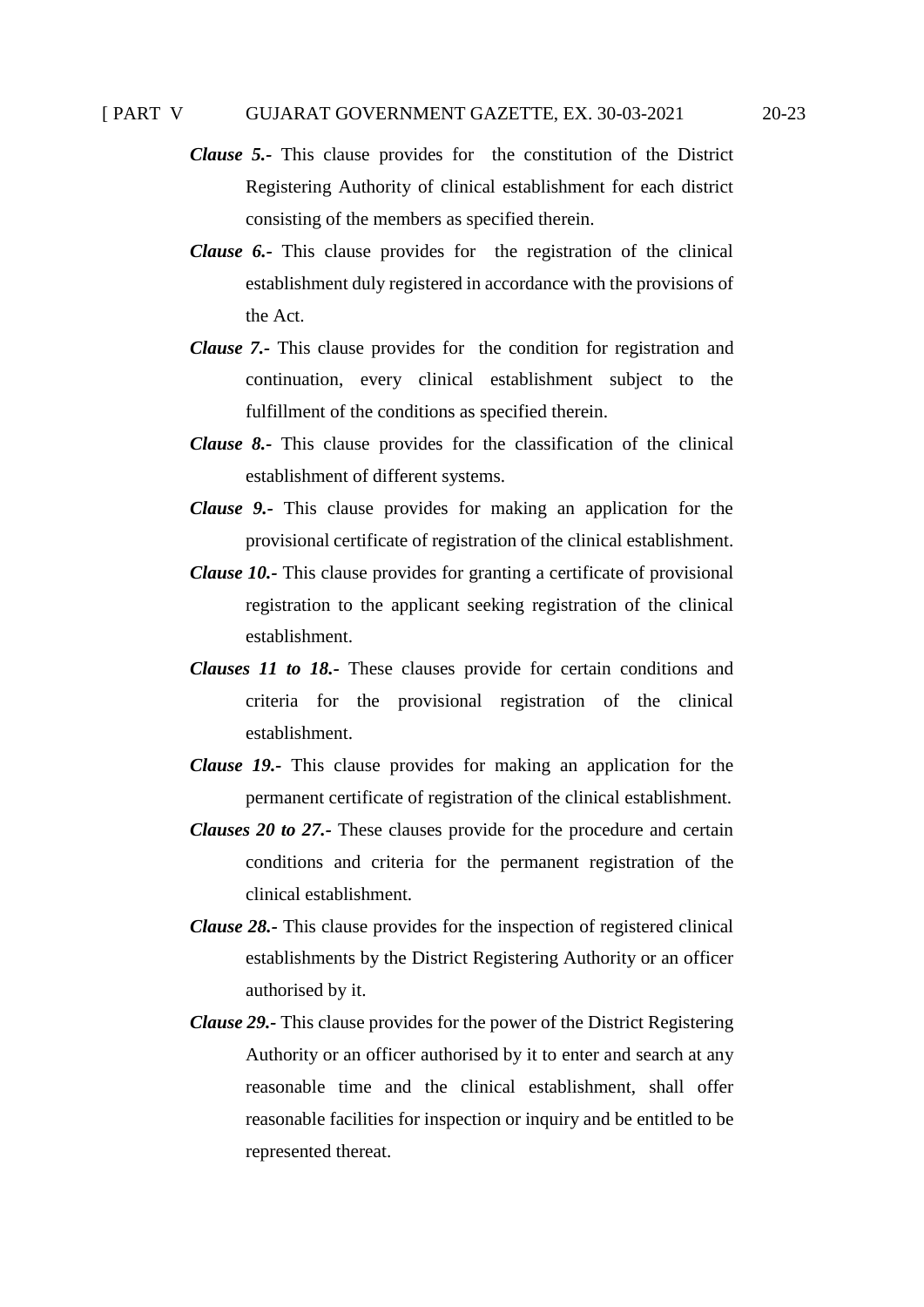- *Clause 30.-* This clause provides for the levy of fees for different categories of clinical establishments.
- *Clause 31.-* This clause provides for the appeal to be preferred by a person, aggrieved by an order of the District Registering Authority refusing to grant or renew a certificate of registration or revoking a certificate of registration.
- *Clauses 32 and 33.-* These clauses provide for register of clinical establishments to be compiled, published and maintained in digital format by the District Registering Authority and maintenance of such Register by the State Council.
- *Clauses 34 to 40.-* These clauses provide for the penalties.
- *Clause 41.* This clause provides for protection for action taken in good faith.
- *Clause 42.* This clause provides for furnishing such returns or the statistics and other information to the District Registering Authority.
- *Clause 43.* This clause provides for the power of State Government to give directions including furnishing returns, statistics and other information for the proper functioning of clinical establishments and such directions.
- *Clause 44.* This clause provides that employees of the Authority, etc., shall be the public servants within the meaning of section 21 of the Indian Penal Code.
- *Clause 45.* This clause provides for the powers of State Government to make rules under this Act.
- *Clause 46.* This clause empowers the State Government to remove difficulties arising in giving effect to the provisions of the Act.
- *Clause 47.* This clause provides for the repeal of the Gujarat Nursing Homes Registration Act, 1949 in its application to the State of Gujarat and savings of certain actions.

#### **NITIN PATEL,**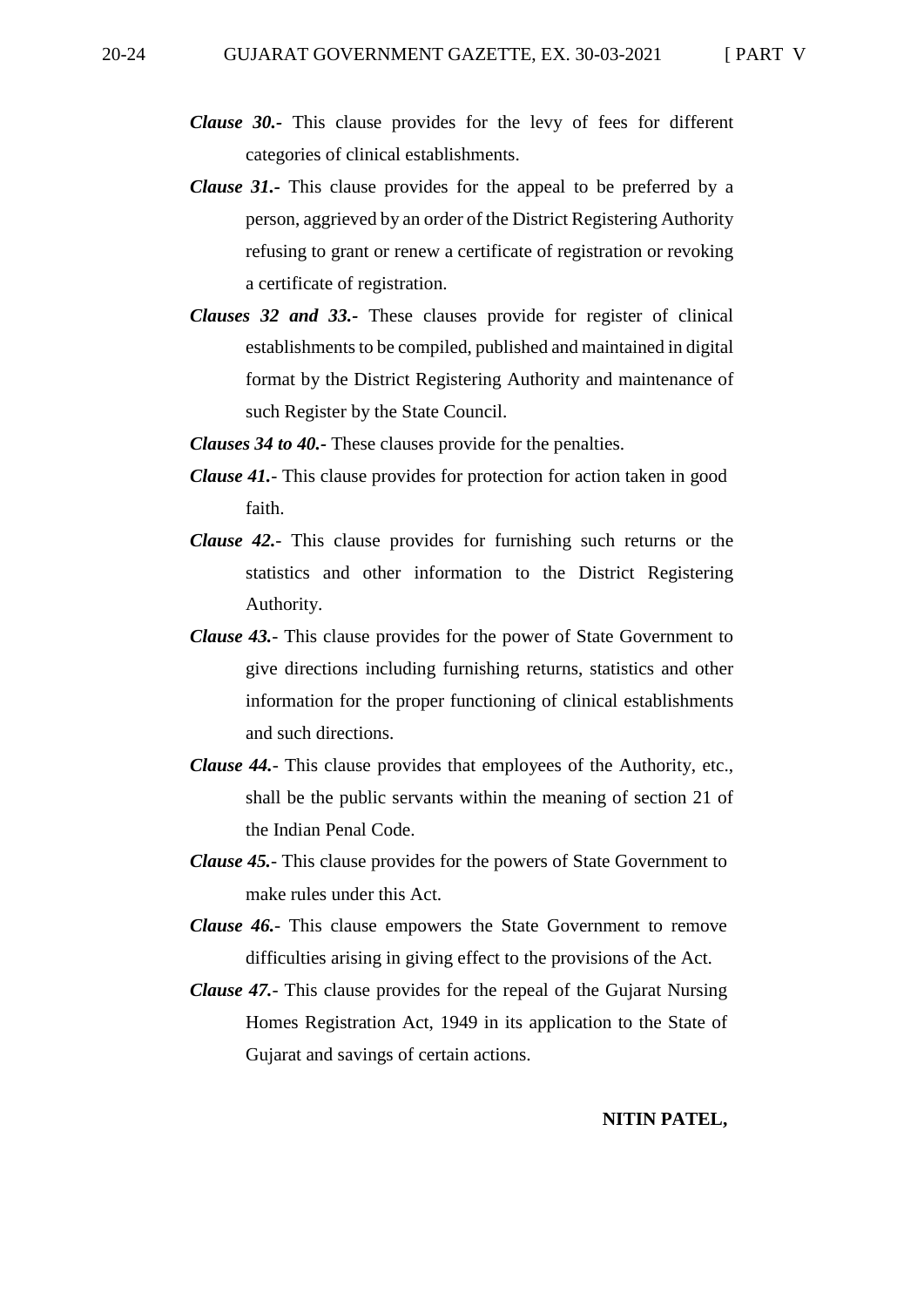### **FINANCIAL MEMORANDUM**

*Clause* 3 and *clause* 5 of the Bill empower the State Government to constitute District Registering Authority for each district and the State Council for Clinical Establishments, respectively. Hence, the Bill, if enacted and brought into force would involve expenditure from the Consolidated Fund of the State. However, at present, it is not possible to ascertain the exact amount of grant to be made available for such purpose.

#### **NITIN PATEL,**

### **MEMORANDUM REGARDING DELEGATED LEGISLATION**

This Bill provides for delegation of legislative powers in the following respects:-

- *Clause 1.***-** Sub-clause (3) of this clause empowers the State Government to appoint by notification in the *Official Gazette,* the date on which the Act shall come into force; it also empowers to appoint different dates for different categories of clinical establishments and for different recognised systems of medicine.
- *Clause 3.***-** Sub-clause (1) of this clause empowers the State Government to constitute by notification in the *Official Gazette,*  the State Council of clinical establishments.
- *Clause 5***. –** (i) Sub-clause (1) of this clause empowers the State Government to constitute by notification in the *Official Gazette,*  an Authority to be called the district registering authority for each district for registration of clinical establishments consisting of members as specified therein.

*(ii)* sub-clause (2) of this clause empowers the State Government to prescribe by rules, the procedure in which District Health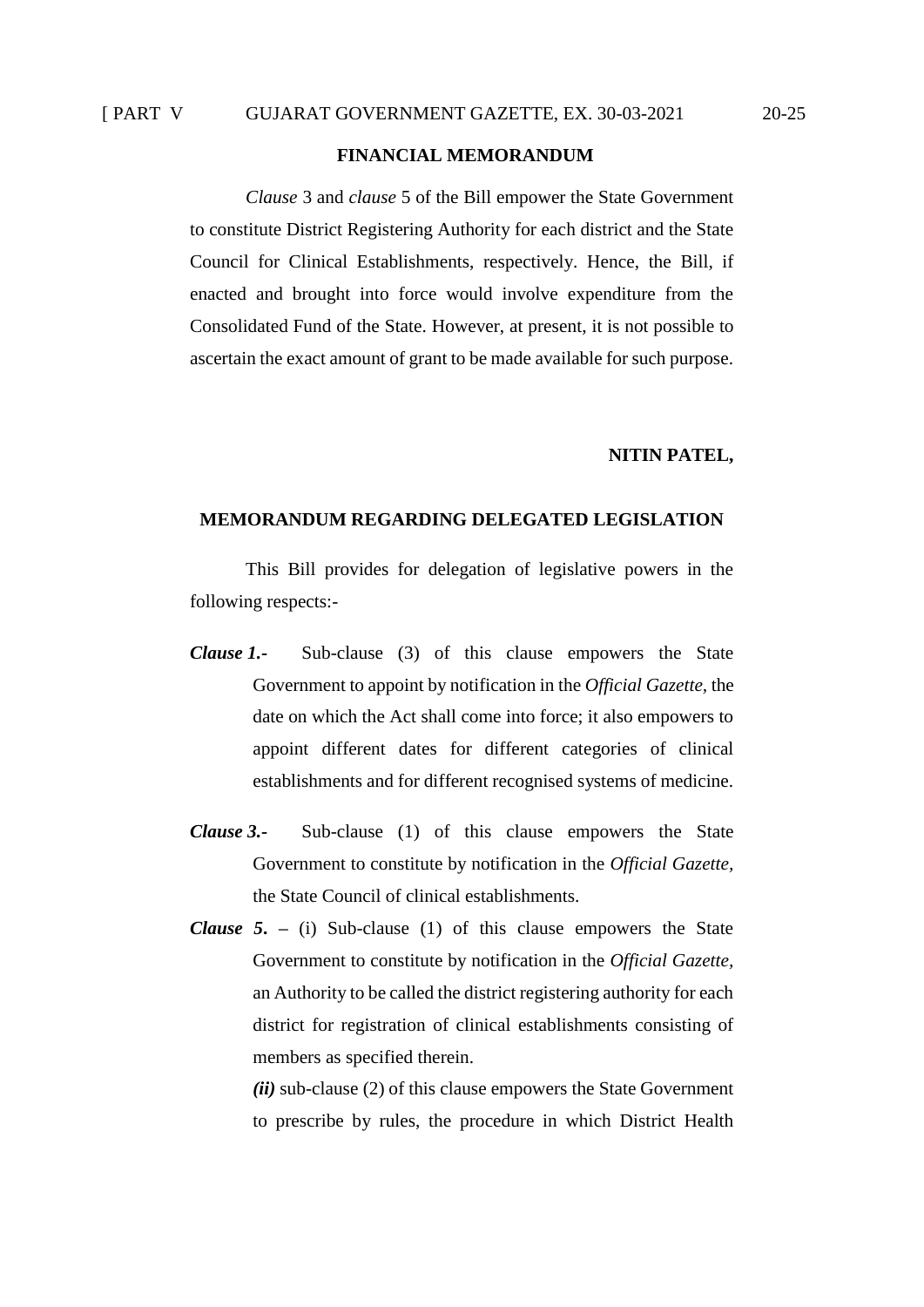Officer or the Chief Medical Officer shall exercise the powers of the Authority.

- *Clause 7***. –** Sub-clause (2) of this clause empowers the State Government to prescribe by rules, the standards of facilities and services, requirement of personnel, provisions for maintenance of records and reporting and such other conditions to be full filled by every clinical establishment for registration and continuation.
- *Clause 8***. –** (i) Sub-clause (1) of this clause empowers the State Government to prescribe by rules, the categories in which the clinical establishment of different systems shall be classified;
- (ii) Sub-clause (2) of this clause empowers the State Government to prescribe by rules, the different standards for classification of different categories of the clinical establishment of different systems.
- *Clause 9***. –** (i) Sub-clause (1) of this clause empowers the State Government to prescribe by rules, the proforma of an application for provisional certificate of registration and also to prescribe fee to be paid with such application;
- (ii) sub-clause (3) of this clause empowers the State Government to prescribe by rules, the details which shall be accompanied with the application for provisional certificate of registration.
- *Clause 10***. –**This clause empowers the State Government to prescribe by rules, the form containing the particulars in which a certificate of provisional registration shall be granted by the District Registering Authority, within a period of fifteen days from the date of receipt of such application
- *Clause 11***. –**Sub-clause (2) of this clause empowers the State Government to prescribe by rules, the manner in which all particulars of the clinical establishment so registered provisionally by the District Registering Authority within a period of forty-five days from the grant of provisional registration.
- *Clause 14***. –T**his clause empowers the State Government to prescribe by rules, the fees to be paid for issuance of a duplicate certificate on the request of the clinical establishment by the District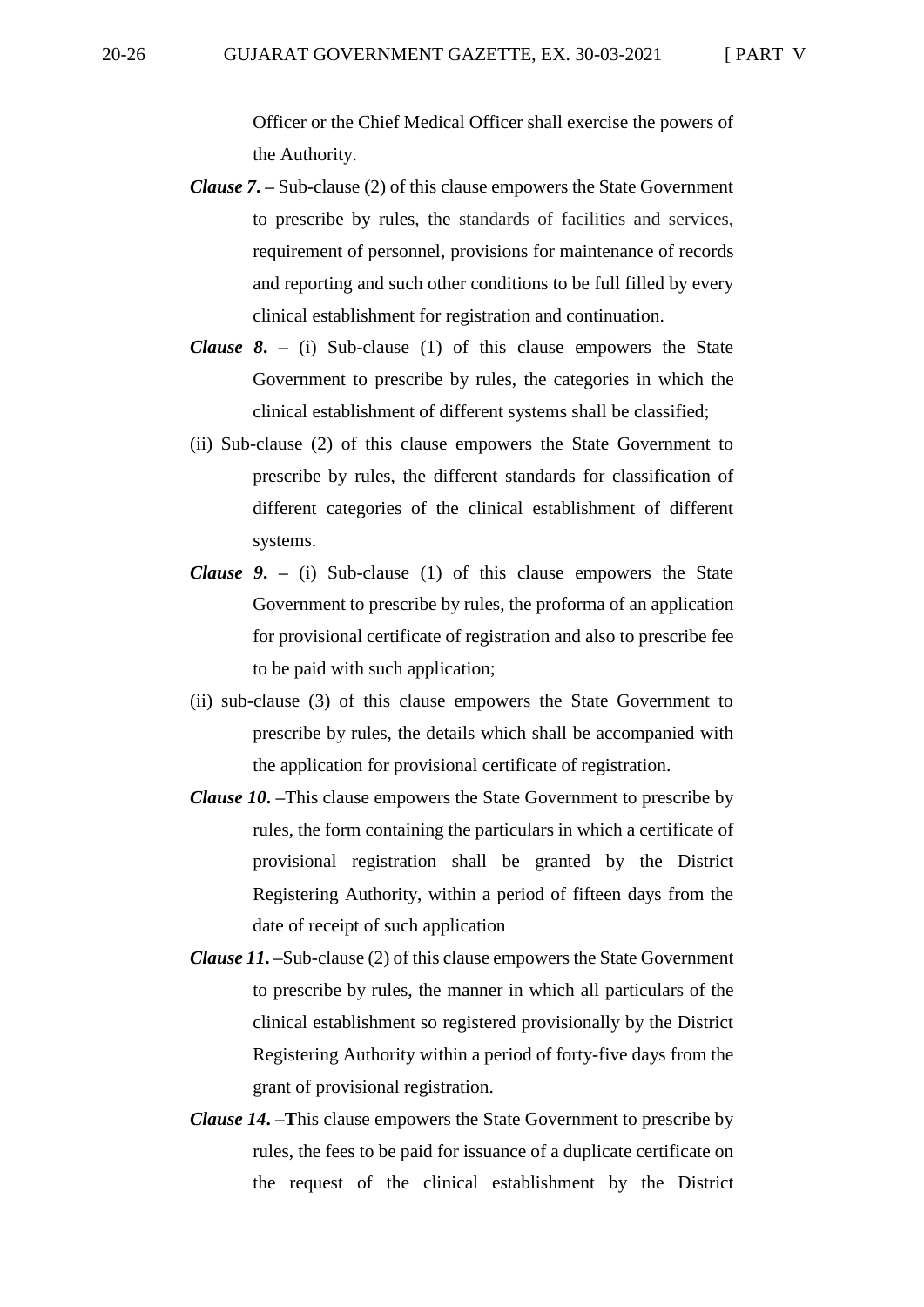### [ PART V GUJARAT GOVERNMENT GAZETTE, EX. 30-03-2021 20-27

Registering Authority in case the certificate is lost, destroyed, mutilated or damaged.

- *Clause 15***. –**Sub-clause (2) of this clause empowers the State Government to prescribe by rules, the manner in which the clinical establishment shall inform the District Registering Authority regarding the change of ownership or management.
- *Clause 16***. –**This clause empowers the State Government to prescribe by rules, the manner in which The District Registering Authority shall cause to be published within such time, the names of clinical establishments whose registration has expired.
- *Clause 17***. –**This clause empowers the State Government to prescribe by rules, the enhanced fees on payment of which the District Registering Authority shall allow renewal of registration in case the application for renewal is made after the expiry of the provisional registration.
- *Clause 19***. –**This clause empowers the State Government to prescribe by rules, the form in which and the fee to be accompanied with the application for permanent registration by a clinical establishment.
- *Clause 20***. –**This clause empowers the State Government to prescribe by rules, the manner in which the clinical establishment shall submit evidence of having complied with the prescribed minimum standards.
- *Clause 21***. –**This clause empowers the State Government to prescribe by rules, the manner in which the Authority shall cause to be displayed for information of the public at large and for filing objections all evidences submitted by the clinical establishment of having complied with the prescribed minimum standards for a period of thirty days before processing for grant of permanent registration.
- *Clause 23***. –**This clause empowers the State Government to prescribe by rules, the standards to be fulfilled by the clinical establishment for permanent registration.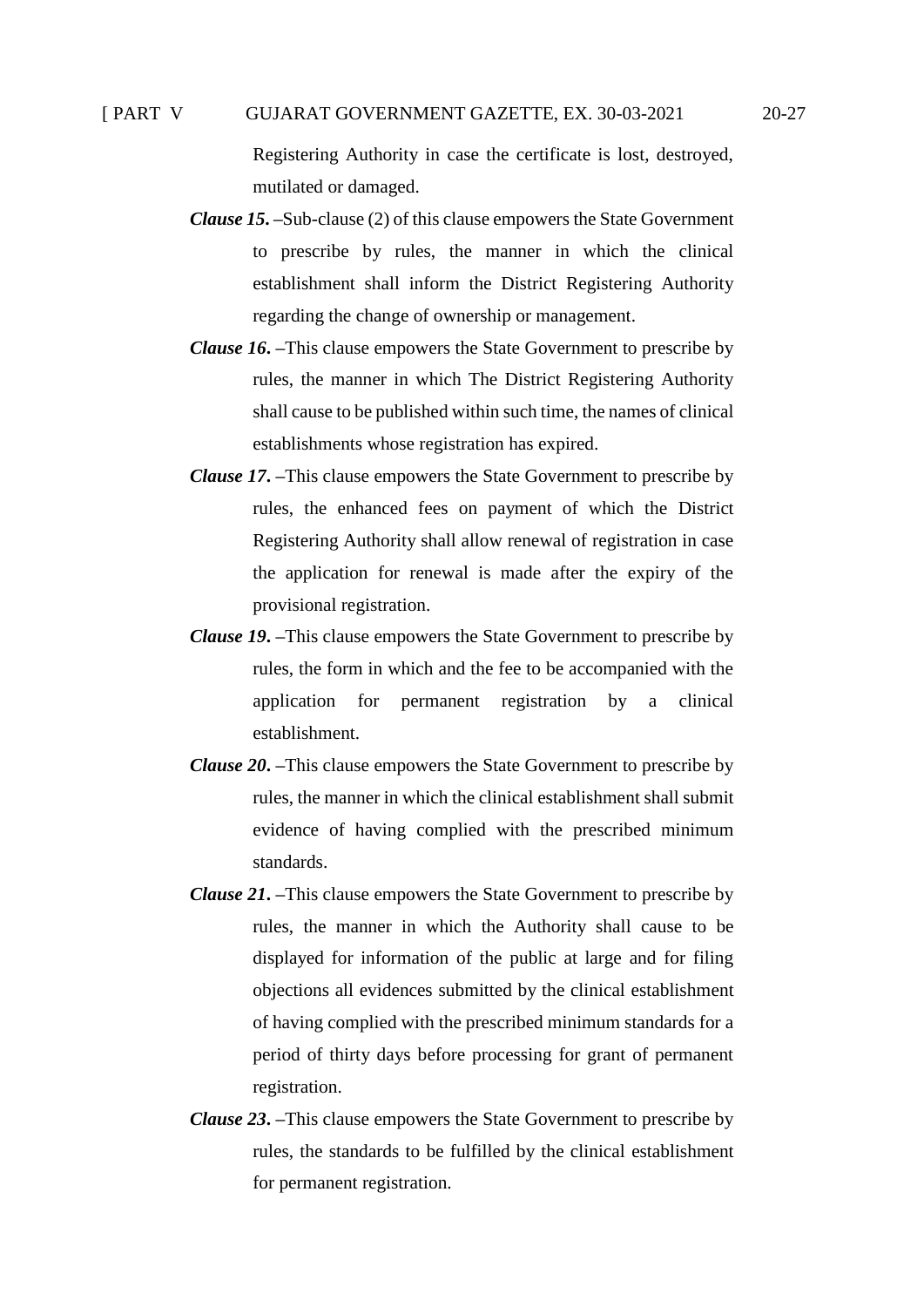- *Clause 25***.** –(i) Sub-clause (1) of this clause empowers the State Government to prescribe by rules, the form containing the particulars in which a certificate of permanent registration shall be granted by the District Registering Authority, within a period of fifteen days from the date of receipt of such application
- (ii) Sub-clause (4) of this clause empowers the State Government to prescribe by rules, the enhanced fees on payment of which the District Registering Authority shall allow renewal of certificate of permanent registration in case the application for renewal is made within six months before the expiry of the validity of such certificate.
- *Clause 29***. –**This clause empowers the State Government to prescribe by rules, the manner in which the Authority or an officer authorised by it may enter and search in any clinical establishment at any reasonable time, if there is any reason to suspect that anyone is carrying on a clinical establishment without registration.
- *Clause 30***. –**This clause empowers the State Government to prescribe by rules, the charge fees for different categories of clinical establishments.
- *Clause 31***. –(i)** Sub-clause (1) of this clause empowers the State Government to prescribe by rules, the period within which a person, aggrieved by an order of the Authority refusing to grant or renew a certificate of registration or revoking a certificate of registration may prefer an appeal to the State Council. (ii) Sub-clause (3) of this clause empowers the State Government

to prescribe by rules, the manner in which and the fees accompanied by which the appeal shall be made.

*Clause 32***. –(i)** Sub-clause (1) of this clause empowers the State Government to prescribe by rules, the form and the manner in which register of the clinical establishment shall be maintained by entering therein the particulars of the certificate;

> (ii) Sub-clause (2) of this clause empowers the State Government to prescribe by rules, the manner in which every District Registering Authority, including any other authority constituted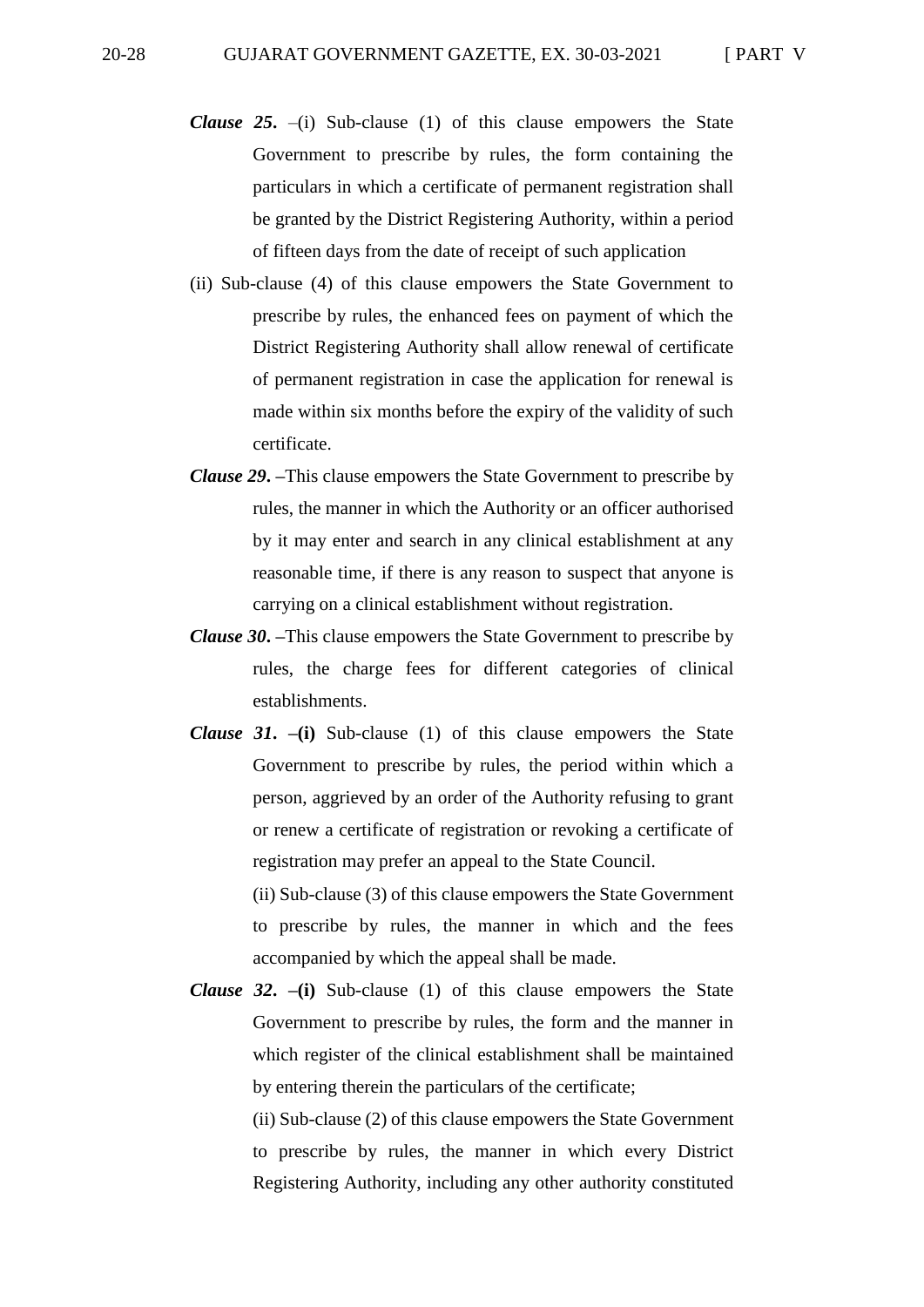### [ PART V GUJARAT GOVERNMENT GAZETTE, EX. 30-03-2021 20-29

for the registration of clinical establishments under any other law for the time being in force, shall supply in digital format to the State Council of clinical establishments a copy of every entry made in the register of clinical establishments to ensure that the State Register is constantly up-to-date with the registers maintained by the registering authority in the State.

- *Clause 33***. –**Sub-clause (1) of this clause empowers the State Government to prescribe by rules, the form and the particulars for maintaining in digital by the State Council, a State Register of clinical establishments.
- *Clause 35***. – (i)** Sub-clause (3) of this clause empowers the State Government to prescribe by rules, the manner in which District Registering Authority shall hold an inquiry in respect of monetary penalty for non-registration after giving the person concerned a reasonable opportunity of being heard for the purpose of imposing any monetary penalty.
- **(ii)** Sub-clause (7) of this clause empowers the State Government to prescribe by rules, the manner in which any person aggrieved by the decision of the Authority may prefer an appeal to the State Council within a period of three months from the date of receipt of such decision.
- *Clause 36***. – (i)** Sub-clause (3) of this clause empowers the State Government to prescribe by rules, the manner in which District Registering Authority shall hold an inquiry in respect of disobedience of direction, obstruction and refusal of information after giving the person concerned a reasonable opportunity of being heard for the purpose of imposing such penalty.
- **(ii)** Sub-clause (7) of this clause empowers the State Government to prescribe by rules, the manner in which any person aggrieved by the decision of the Authority may prefer an appeal to the State Council within a period of three months from the date of receipt of such decision.